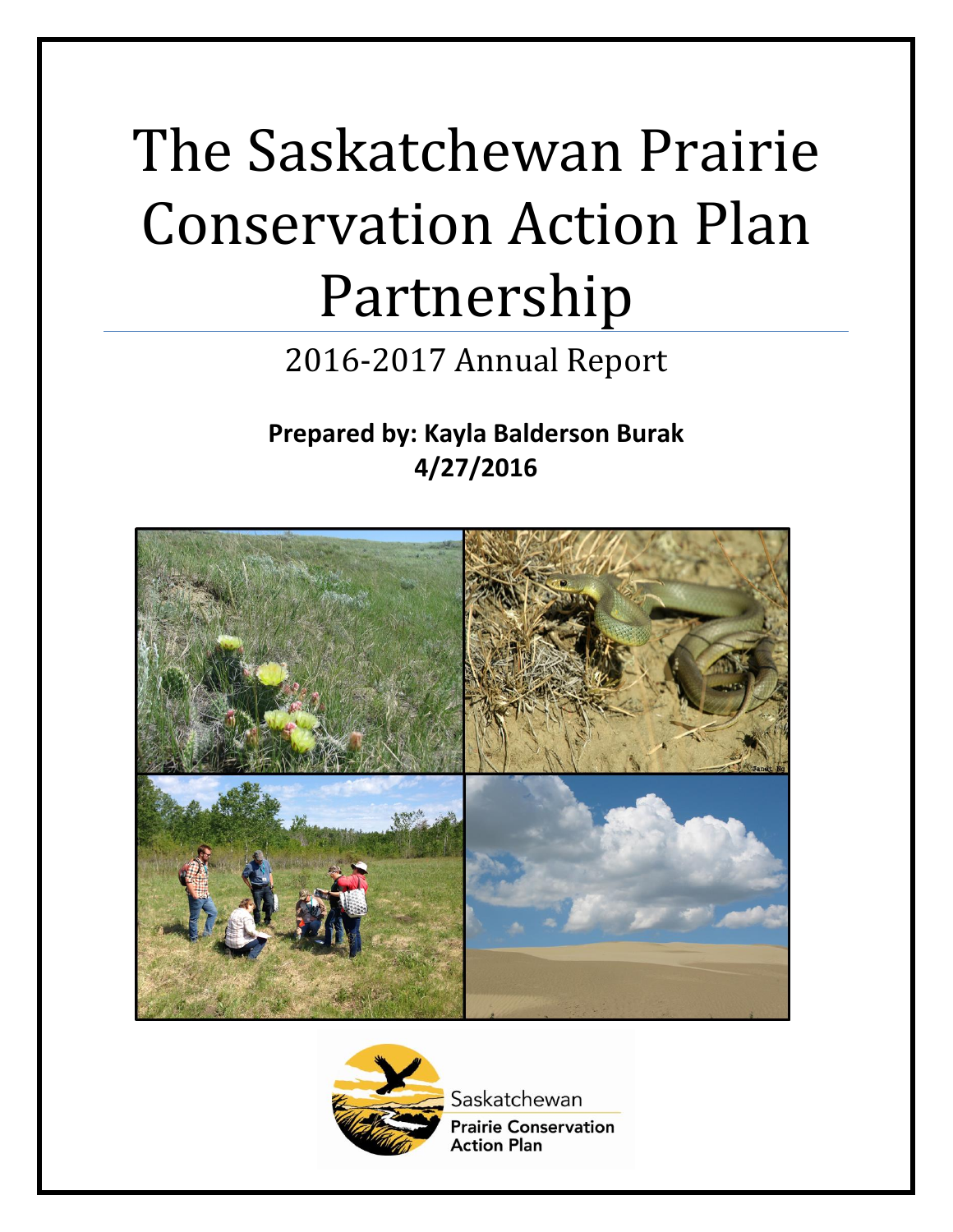Front cover photos: Missouri Coteau (top-left, S. Vinge-Mazer); Eastern Yellow-bellied Racer (top-right, J. Ng); Native Prairie Appreciation Week Tour (bottom-left, N. Wilkie); Great Sandhills (bottom-right, K. Connick-Todd).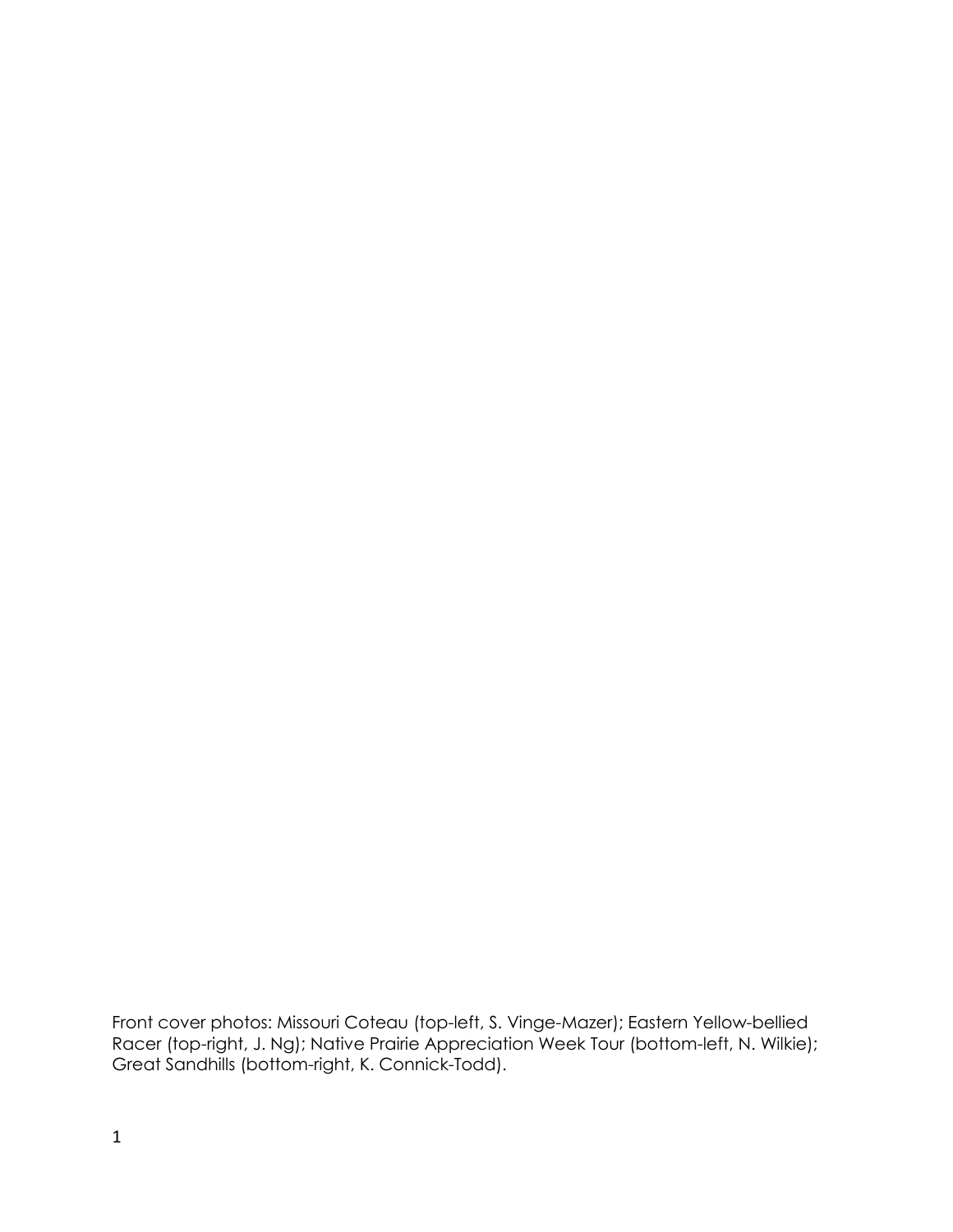# **Introduction**

The Saskatchewan Prairie Conservation Action Plan (SK PCAP) Partnership brings together agencies and organizations representing producers, industry, provincial and federal governments, non-government organizations and research and educational institutions (the Partners). Together, the Partners establish a five year Framework for collective action which provides the context for annual work planning.

The 2014-2018 Framework is built on the Partnership's Vision and three Goals:

**Our Vision**: Healthy native prairie ecosystems as vital parts of our vibrant and strong communities.

**Our Ecosystem Goal:** Native prairie ecosystem health and biodiversity are conserved and restored as part of a functioning landscape.

**Our Economic Goal:** Sustainable uses of native prairie improve the livelihoods of Saskatchewan people.

**Our Cultural Goal**: Native prairie is a valued part of our culture and identity as Saskatchewan people.

In the 2014-2018 Framework [\(http://www.pcap](http://www.pcap-sk.org/rsu_docs/documents/PCAP_framework_2014.pdf)[sk.org/rsu\\_docs/documents/PCAP\\_framework\\_2014.pdf\)](http://www.pcap-sk.org/rsu_docs/documents/PCAP_framework_2014.pdf), the Partnership identified three strategic focus areas to prioritize actions. These are:

1. **Native Prairie Education and Awareness**

- 2. **Responsible Land Use on Native Prairie**
- <span id="page-2-0"></span>3. **Native Prairie Ecosystem Management**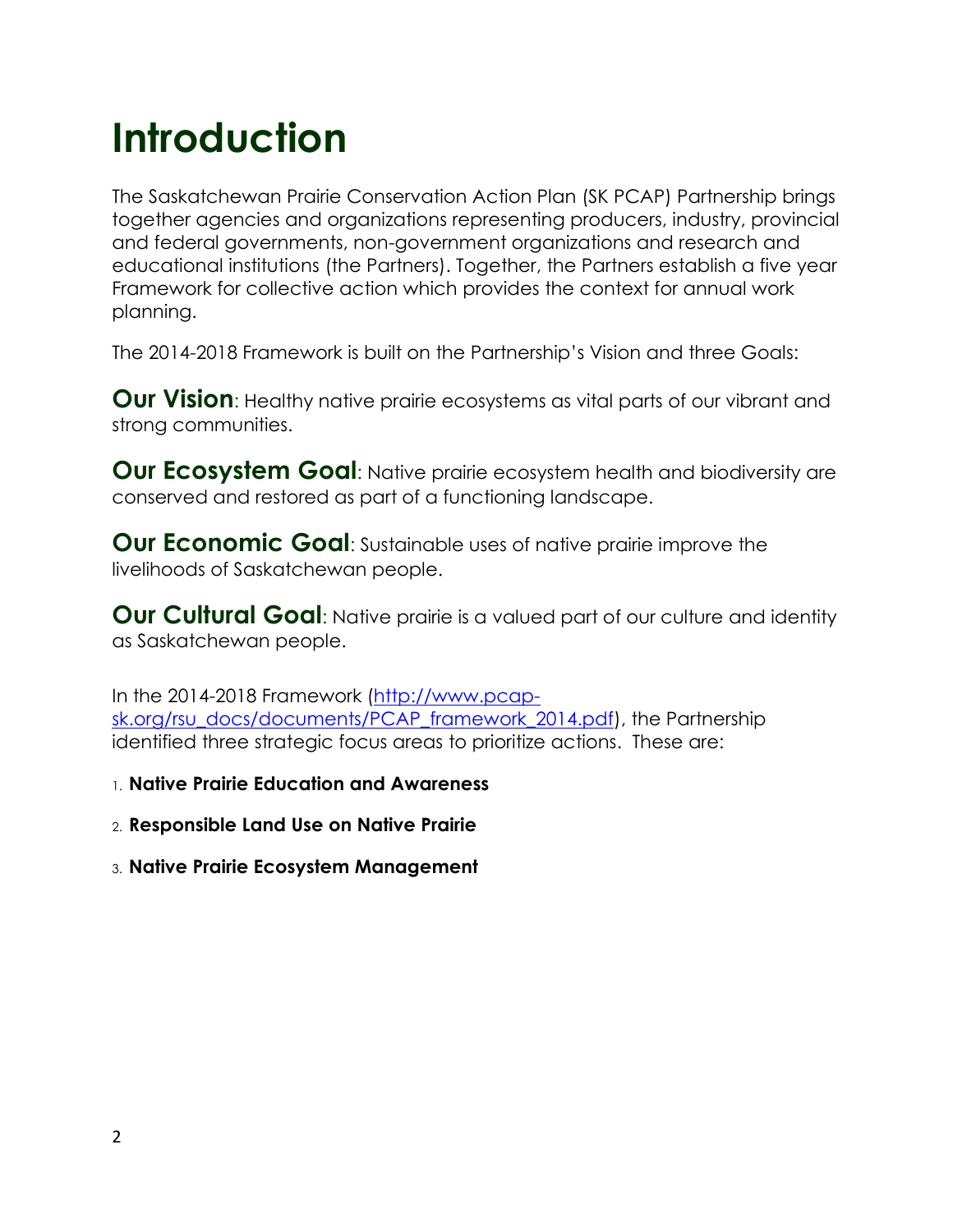# **Executive Summary**

The Saskatchewan Prairie Conservation Action Plan (SK PCAP) celebrated its 18th year in 2016-17. SK PCAP's goals and vision are enduring in an ever-changing landscape as diverse partners and stakeholders continue to come together to support prairie and species at risk conservation efforts in Saskatchewan.

This report indicates the activities undertaken by SK PCAP in the 2016-17 implementation timeframe. Where applicable, these activities are reported to align within the 2014-2018 Framework and work towards our Vision, Goals, and Objectives as they are relevant to each of the three focus areas identified.

SK PCAP continues to have a broad audience and network with which to share information, methodologies, new and applied research, and strategies. SK PCAP endeavours to provide audience-specific information through a variety of forums which includes: public displays, workshops and speaker series; online and social media outlets, such as our website [\(www.pcap-sk.org\)](http://www.pcap-sk.org/), Twitter, Instagram and Facebook; articles in print media and monthly e-newsletters; as well as education programs for students of all ages.

Highlights from this year include SK PCAP hosting the 5<sup>th</sup> Native Prairie Restoration and Reclamation Workshop in Regina, SK. This workshop is held 2 out of every 3 years and has garnered a positive reputation and dedicated following among restoration and reclamation personnel in Saskatchewan. SK PCAP also hosted two species at risk workshops that led to the development of workbooks that outline habitat targets approved by species experts and will be used by stakeholders involved in species at risk conservation for years to come. In addition, SK PCAP hosted an Ecological Goods & Services Week titled, "Prairie's Got the Goods!"

SK PCAP receives an overwhelming amount of positive feedback on its' programming throughout the year. The following are some recent examples:

*"Students have a chance to get hands-on experience which they might have never had. Seeing the ranch first-hand with regards to cattle, grasses, natural habitats,*  watersheds and meeting an actual rancher is by far the most interesting part of their *learning."*

*- 2016 Adopt a Rancher participant*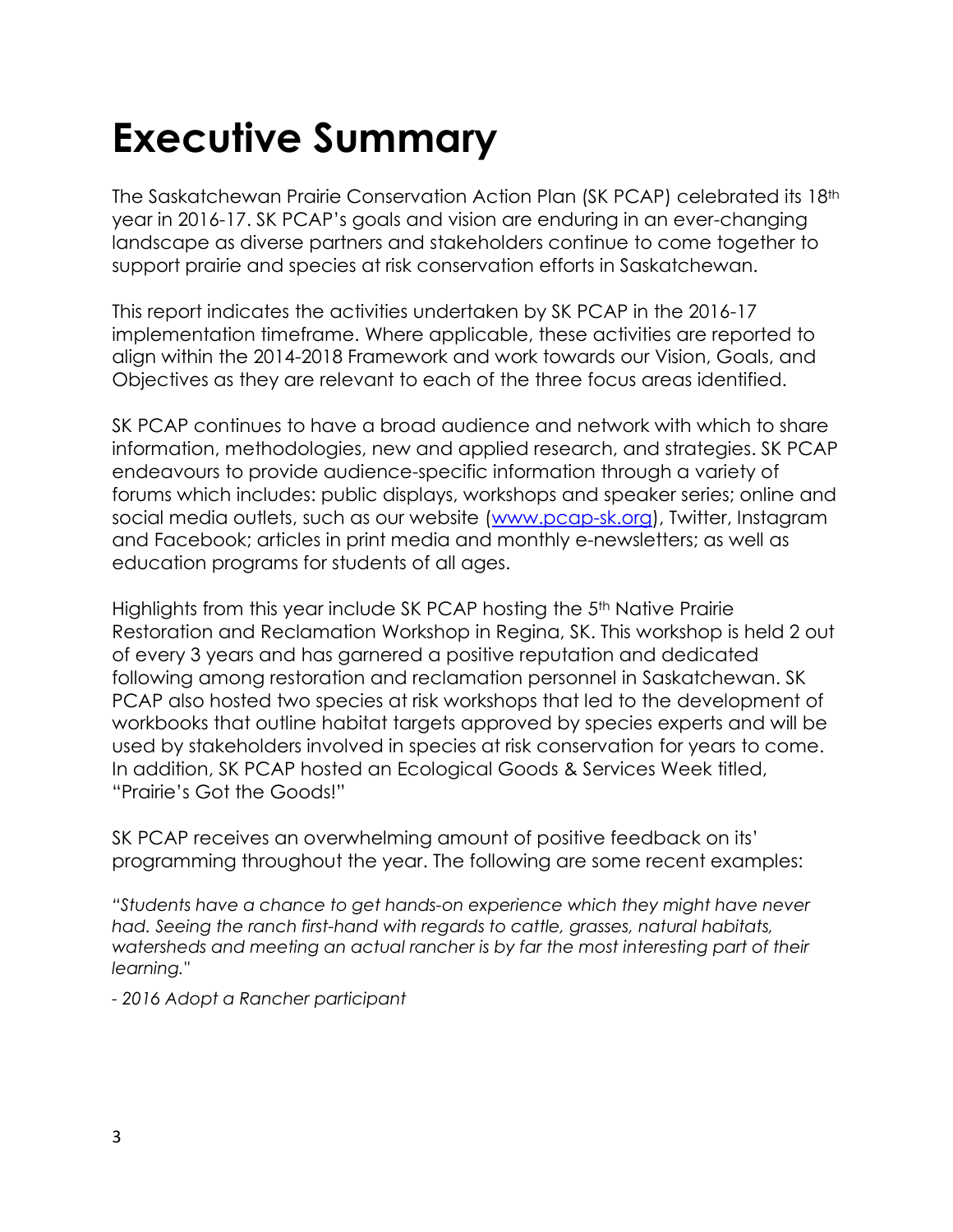"*The workshop was very informative with good networking and opinions from a wide array of aspects involved in restoration and reclamation. I would recommend this workshop because as a student I was able to be introduced to several new topics and witness industry opinions in a smaller, inviting crowd*."

*- 2017 NPRRW Participant*

*"It was really great to learn about the new habitat web-mapping tool developed by the Saskatchewan Ministry of Environment. I had heard about the tool, but was not able to teach myself how to use the website. Thank you for providing the opportunity. "*

*- 2017 Native Prairie Speaker Series audience member*

*"The species at risk workshops were very beneficial. Getting to know the species experts, hear the results of recent research, and all of the networking opportunities were great. I hope PCAP is able to continue to offer these workshops."*

*-Species at Risk Workshop Participant*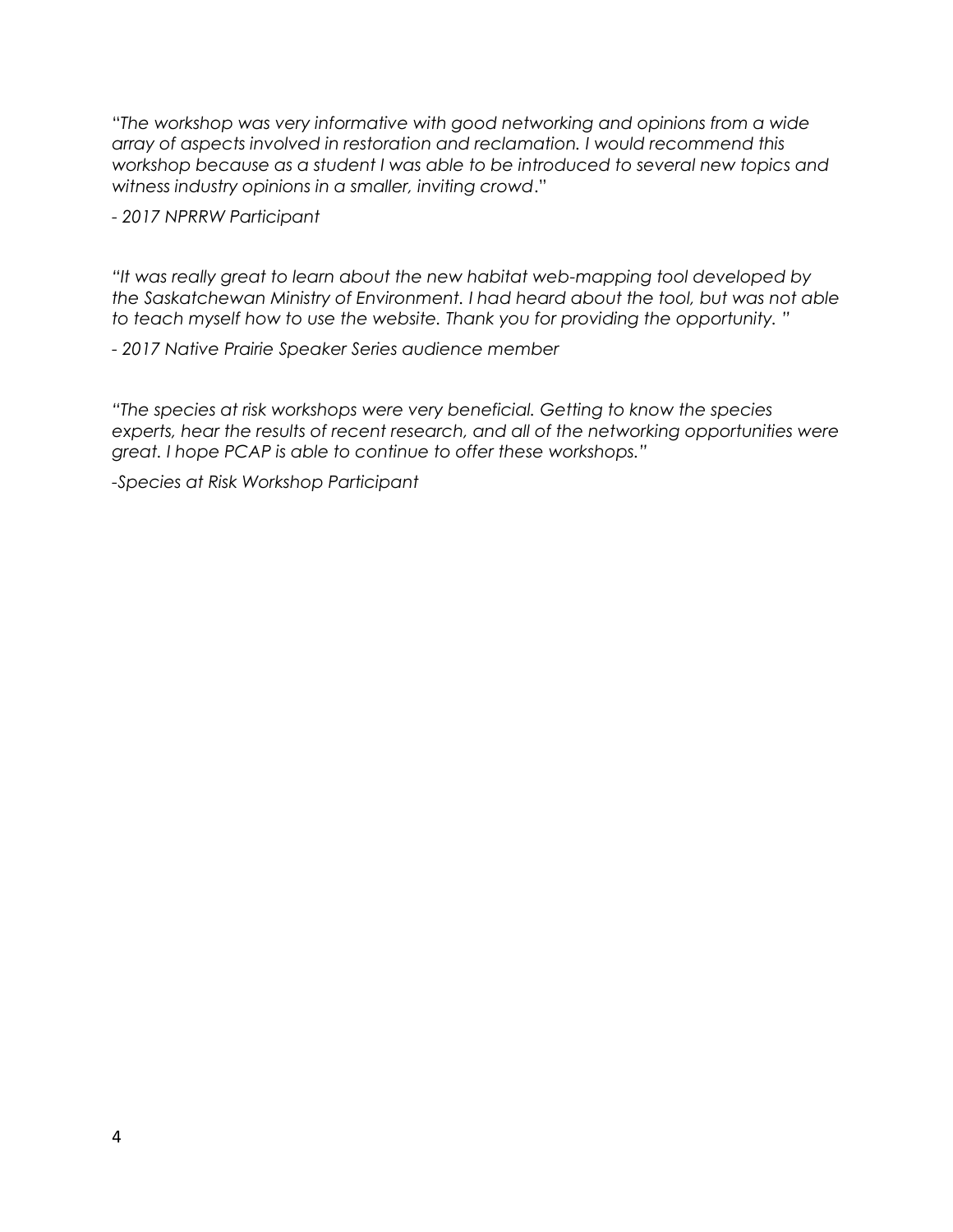# **Table of Contents**

| <b>Focus Areas:</b> |  |
|---------------------|--|
|                     |  |
|                     |  |
|                     |  |

# **Appendices:**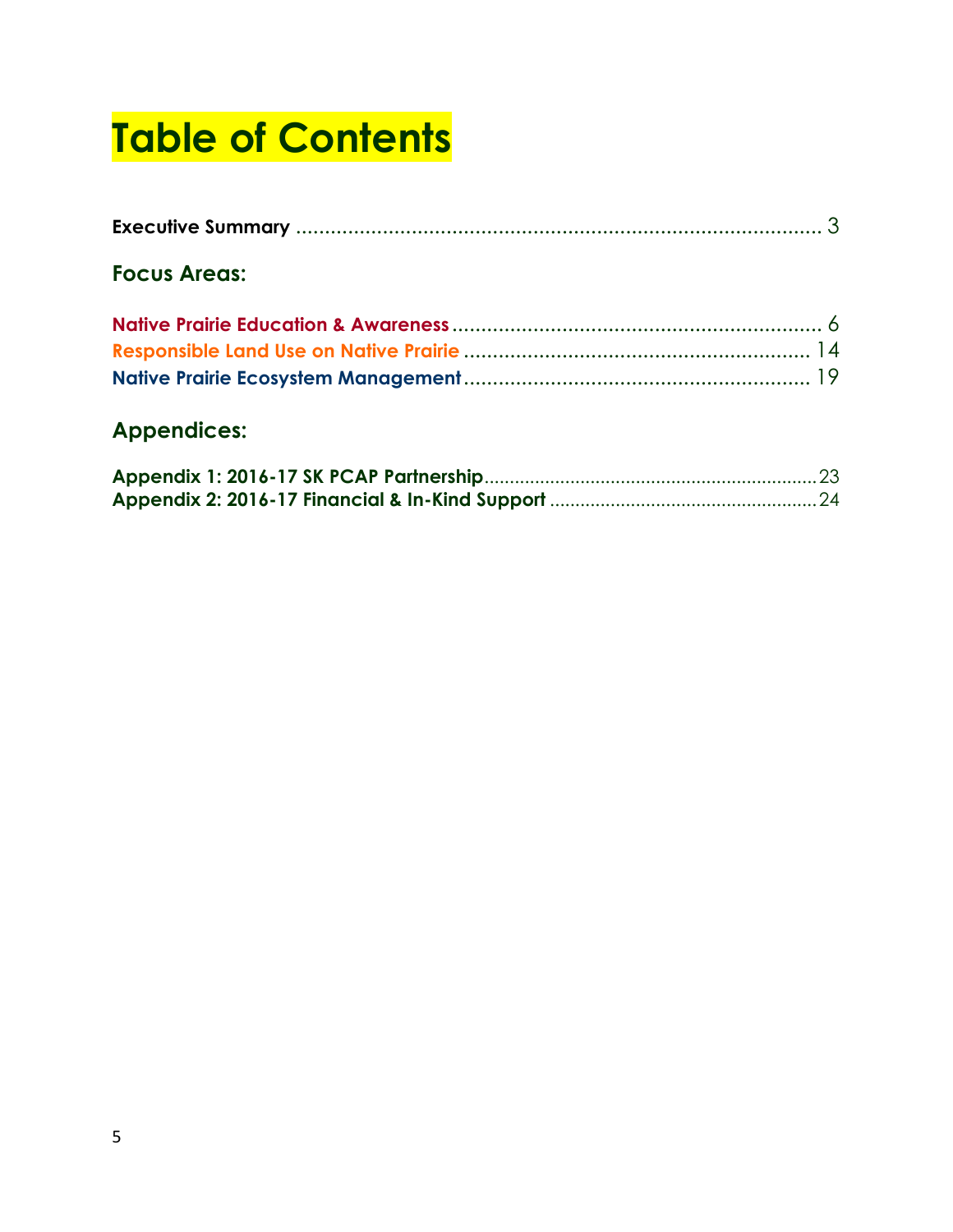# <span id="page-6-0"></span>**1. Native Prairie Education & Awareness**

### **Objective** 2014-2018

Increase awareness of the importance of native prairie and species at risk, targeting students, industry and provincial and municipal policy makers.

# **Strategy**

**Gather and share balanced, science-based information on native prairie and species at risk conservation. Share this information broadly with the public, and specifically, within the Partnership, our networks and with target policy makers.**

- Produced and distributed **twelve** electronic newsletters to the SK PCAP distribution list, sending a total of 15,456 e-newsletters.
	- > The Battleford News-Optimist (circulation 18,000) published the leafy spurge/Manitour article from March 2017 Beef Business: [http://www.newsoptimist.ca/news/northwest](http://www.newsoptimist.ca/news/northwest-region/the-manitou-cattle-breeders-co-op-pasture-has-pushed-leafy-spurge-to-the-top-of-their-priority-list-1.11239692)[region/the-manitou-cattle-breeders-co-op-pasture-has](http://www.newsoptimist.ca/news/northwest-region/the-manitou-cattle-breeders-co-op-pasture-has-pushed-leafy-spurge-to-the-top-of-their-priority-list-1.11239692)[pushed-leafy-spurge-to-the-top-of-their-priority-list-1.11239692](http://www.newsoptimist.ca/news/northwest-region/the-manitou-cattle-breeders-co-op-pasture-has-pushed-leafy-spurge-to-the-top-of-their-priority-list-1.11239692)
	- One article was re-printed in the Nature Saskatchewan newsletter (estimated audience of 400).
- Prepared and distributed **five** news releases
	- > Native Prairie Speaker Series: Canadian Burrowing Owls Going, Going, G… (released May 2016)
	- General Native Prairie Appreciation Week (NPAW) News Advisory (released June 2016)
	- $> 5<sup>th</sup>$  Native Prairie Restoration and Reclamation Workshop (distributed in October 2016, November 2016).
	- $\triangleright$  Species at Risk to Headline a Popular Workshop in Regina (released February 6, 2017)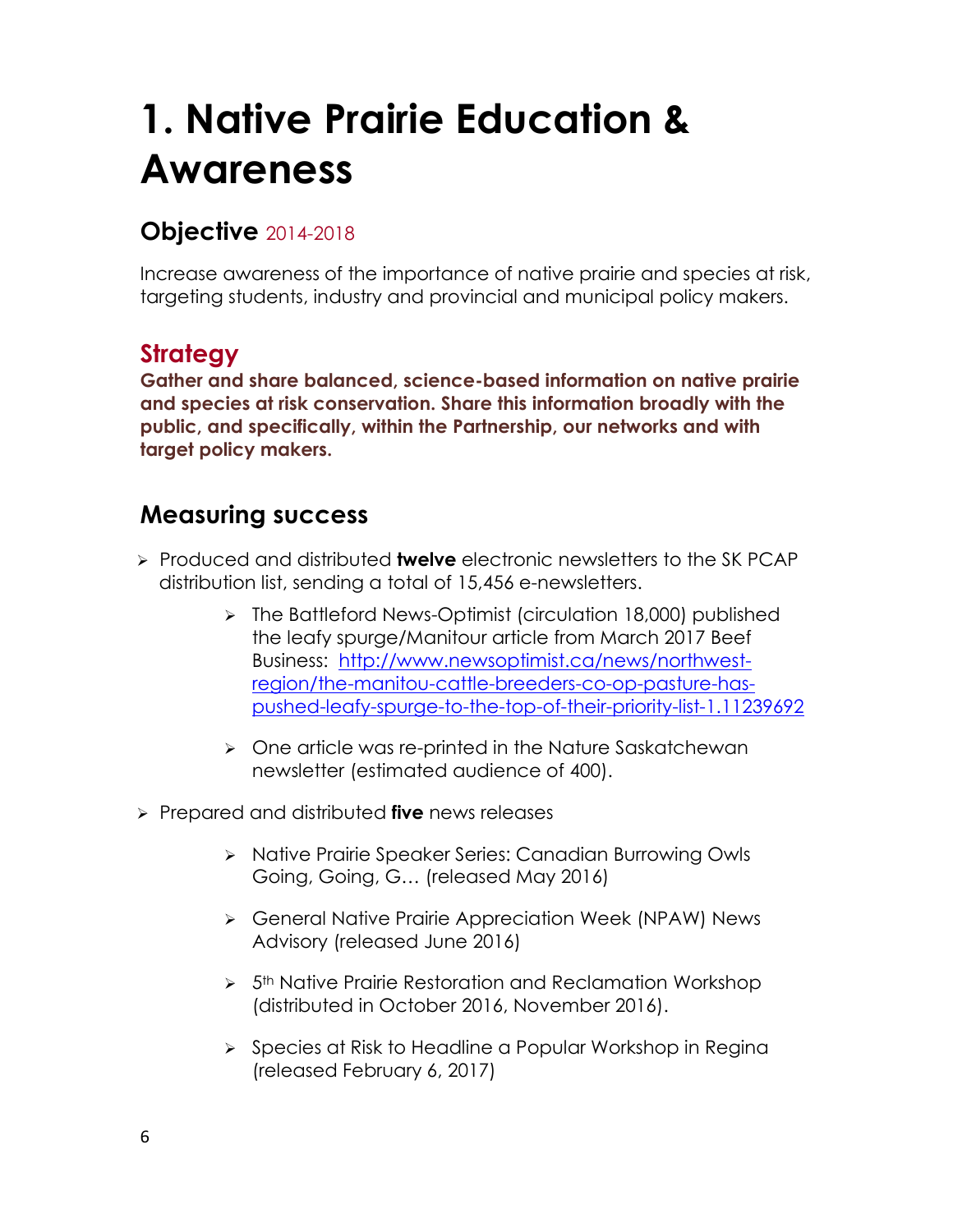- > Prairie Grassland Event Drew a Capacity Crowd (released February 16, 2017)
- Curated web content on our website [www.pcap-sk.org](http://www.pcap-sk.org/)
	- 26,270 page views, representing 55% new visitors and 45% returning visitors. This represents an increase in page views from 2015-16, which saw 18,640 total page views.
- $\triangleright$  SK PCAP was featured on CTV Regina to speak about the state of native prairie in Saskatchewan (estimated audience of 100,000 people). This segment was replayed four times over the course of a week.
- **Increased interaction on social media** 
	- $\triangleright$  Increased Twitter activity with targeted Species at Risk campaigns during NPAW while liaising with partners including the Saskatchewan Ministry of Agriculture and Parks Canada to increase our overall reach.
	- $\triangleright$  The SK PCAP Facebook page had a total reach of 532,430 views in 2016/17, up from a reach of 294,247 in 2015/16, and a total of 1485 'likes,' an increase from 838 the previous year.
	- SK PCAP's Twitter account grew from 875 followers in 2015-16 to 1049 current followers who have contributed to an average of 28,200 monthly impressions.
	- SK PCAP started an Instagram Account (@skpcap and #pcaprairie) in November 2015 that currently has 157 followers.
	- $\triangleright$  SK PCAP posted 29 new videos in 2016-17, including 16 from the Native Prairie Speaker Series, as well as 13 from the Ecological Goods & Services Week that garnered 600 views alone so far. SK PCAP has a total of 5,315 views to date on its YouTube channel, up from 2743 views last year [\(Www.youtube.com/user/SKPCAP\)](http://www.youtube.com/user/SKPCAP).
- Provided displays at **six** urban and **four** relevant producer venues across Saskatchewan:
	- SK PCAP hosted displays at **four** landowner and producer locations in 2016-17, including the Saskatchewan Beef Industry Conference (272 attendees for three days); the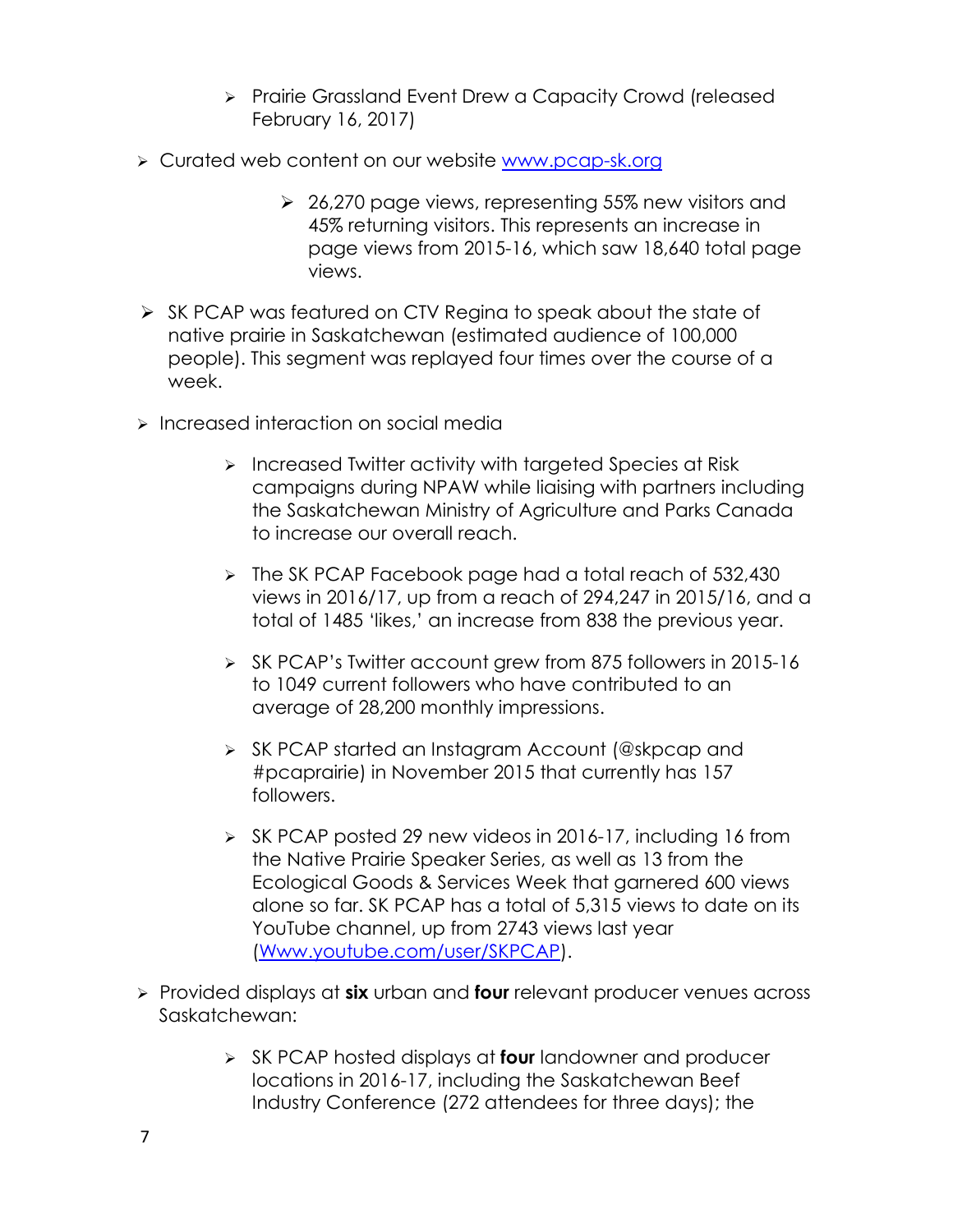Saskatchewan Stock Growers Annual General Meeting (190 attendees for two days); Agribition (2,000 estimated producer/landowner attendees over six days in the Family Ag Pavilion); Foraging Into the Future (100 attendees over two days, including 60 producer attendees) impacting an estimated total of 2522 producers over 13 days.

- SK PCAP hosted displays at **six** urban venues in 2016-17, including during NPAW at the Regina Farmer's Market (estimated 2000 attendees); Saskatoon Farmer's Market (estimated 2000 attendees); the Swift Current Farmer's Market (estimated 500 attendees). SK PCAP also hosted booths at other urban venues including Agriculture in the City (4000 estimated attendees); Wings over Wascana Festival (250 estimated attendees); Agribition (8,000 estimated public attendees over six days); impacting an estimated total of **16,750** members of the urban public over **11** days.
- > Provided nine Native Prairie Speaker Series presentations through public forums and ten webinars across the province for a total of **19** Native Prairie Speaker Series presentations.
	- Impacted a total of **807 people** through in-person and webinar attendance.
		- $\triangleright$  The Native Prairie Speaker Series presentations generated media communications including an interview with the Prairie Post about the Endangered Gibson's Big Sand Tiger Beetle (circulation of approximately18,274).
- During Ecological Goods and Services Week, provided two presentations through public forums, 10 webinars across the province, and one radio podcast on The Prairie Naturalist 91.3 FM CJTR, for a total of **13** presentations.
	- Impacted a total of **668 people** through in-person and webinar attendance. The YouTube videos of these presentations have been viewed 510 times to date.
		- Ecological Goods & Services Week presentations generated media communications including 23,200 impressions, 160 retweets, 87 link clicks and 190 'likes' on Twitter. On Facebook, the page grew by 63 'likes' and had a total reach of over 59,000 people.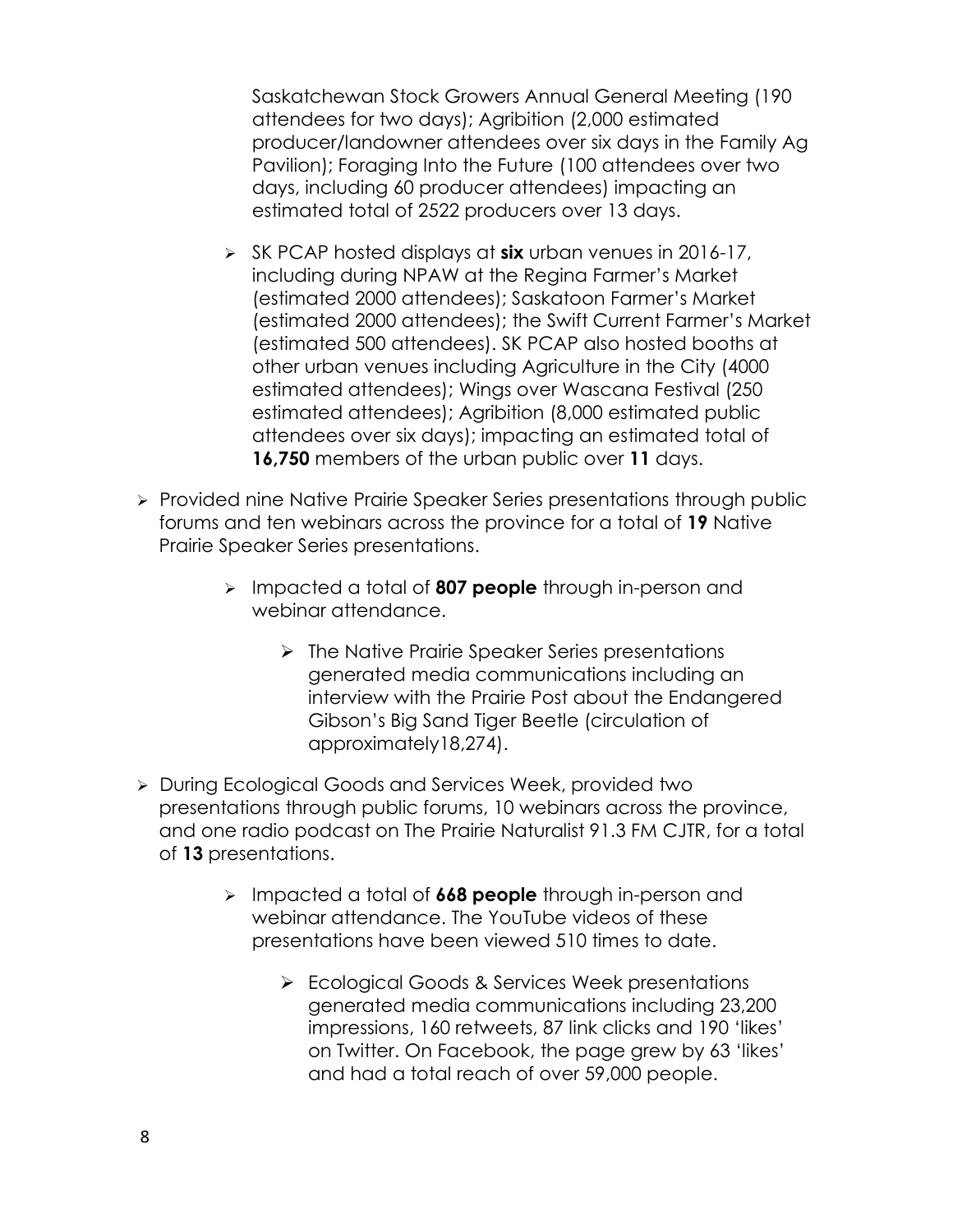- Provided **six** articles in *Beef Business* magazine
	- $\triangleright$  Topics included Ecomuseums, Snakes and bats, the international piping plover survey, the Native Prairie Restoration and Reclamation Workshop, modelling methods in Saskatchewan and the Manitou Cattle Breeders Co-op Pasture dealing with leafy spurge.
	- One article was reproduced in the Battleford News-Optimist (circ. 18,000).
- Organized annual NPAW events, including **one** tour and workshop.
	- $\triangleright$  The 18<sup>th</sup> NPAW workshop and tour was held in Maple Creek, SK in conjunction with the Society for Range Management – Prairie Parkland Chapter with approximately 42 adults in attendance. A youth tour was also initiated which garnered 43 children.
		- The NPAW Tour and workshop generated a total of **four print media** communication pieces including one article in the Southwest Booster (17,282 circ.); one article in the Weyburn Review (4200 circ.); one article in Gull Lake Advance (6,500 circ.); and one mention in an article in the Western Producer (33,000 circ.).
		- NPAW generated one **radio interview** with CKRM 620 (estimated reach of 93,268 listeners) and **one radio interview** with Goldenwest Radio (estimated reach of 150,000 listeners)
		- $\triangleright$  Information about NPAW activities was shared by a minimum of **six** partners, including the Native Plant Society of Saskatchewan, the Saskatchewan Stock Growers Association, the Saskatchewan Forage Council, the Ministry of Agriculture, the Ministry of Environment and SaskOutdoors. Information was shared through e-newsletters and upcoming event notices to a minimum of 10,000 in-boxes, including through the Saskatchewan Ministry of Agriculture's Stay Connected Newsletter and event website.
	- SK PCAP produced a workbook for NPAW called **"Manage it Today - Appreciate it Tomorrow"** that outlines responsible grazing practices, species at risk, range health guidelines, invasive species management, and riparian area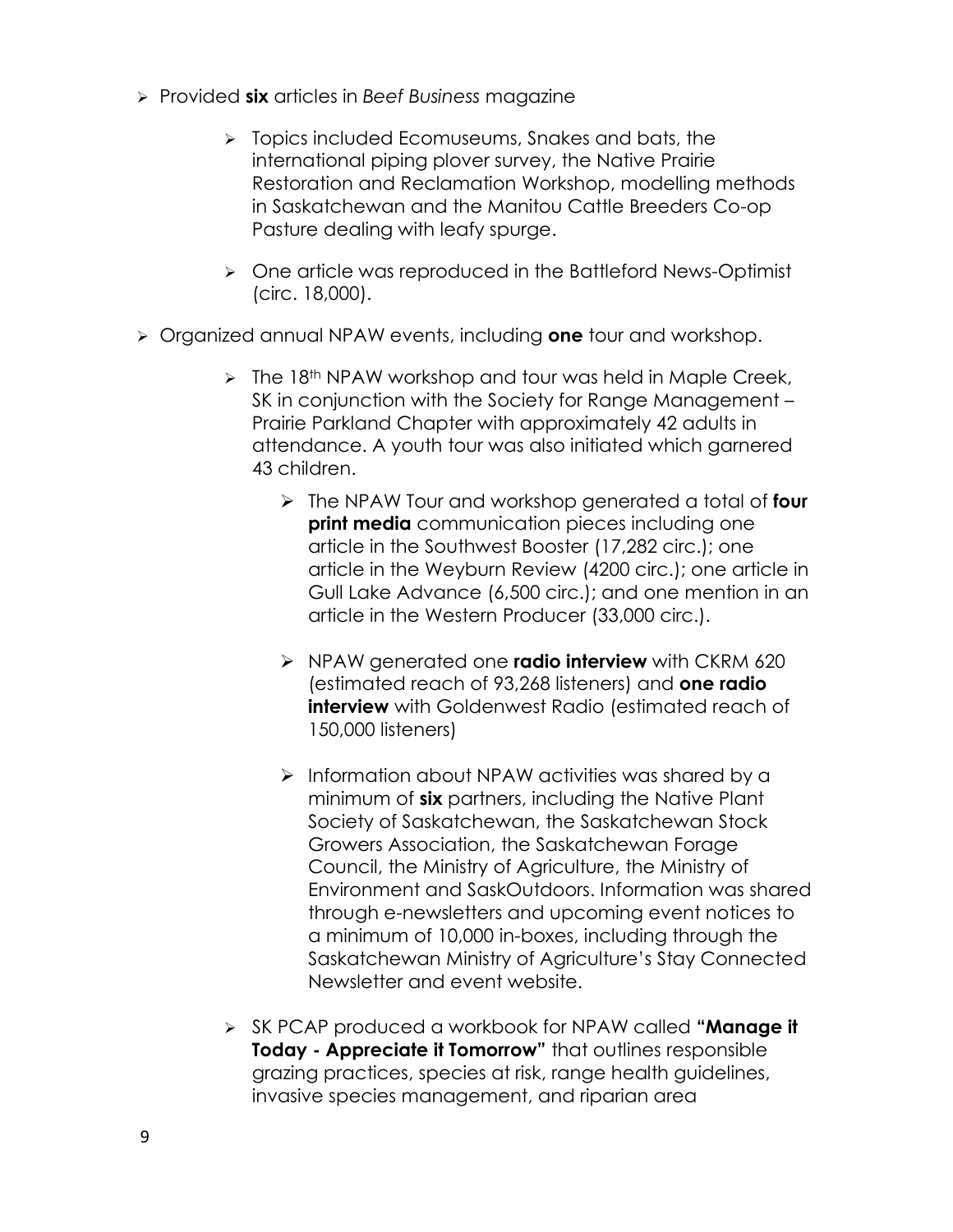management. This workbook was translated into French to allow for a broader public outreach. This workbook can be found here:

[http://www.pcap-sk.org/rsu\\_docs/documents/107210-PCAP-](http://www.pcap-sk.org/rsu_docs/documents/107210-PCAP-WORKBOOK_final-web.pdf)[WORKBOOK\\_final-web.pdf](http://www.pcap-sk.org/rsu_docs/documents/107210-PCAP-WORKBOOK_final-web.pdf)

- $\triangleright$  SK PCAP held a Youth Poster contest for children ages 7-16, which received **439 entries.** Three winners were chosen for each category and announced at the 18<sup>th</sup> NPAW tour.
- SK PCAP produced a fact sheet about "What is Native Prairie" designed as a teacher resource for classrooms participating in the youth poster contest.
- $\triangleright$  In celebration of NPAW, a check list of native prairie activities was produced to raise awareness about the recreational value of native prairie.
- In March 2017, SK PCAP offered a **prairie bird identification course** at the University of Regina. This course covered visual and auditory identification and included prairie bird species at risk. **55 people** were in attendance including representatives from naturalist groups, government, non-government organizations, consultants, and students.
	- $\triangleright$  A prairie bird identification tool will be developed on the SK PCAP website in 2017.
	- $\triangleright$  SK PCAP recognizes the demand for such training workshops and plans to continue to offer similar workshops in the future.

# **Strategy**

**Continue to provide Saskatchewan students with information about native prairie and species at risk conservation.**

# **Measuring success**

Our education coordinator, Kerry Gaillard, promotes and delivers SK PCAP education programming as well as assesses the current programs to ensure they are meeting curriculum needs.

Teachers were recruited mainly by word of mouth, with multiple teachers participating in the program for a second or third time. Numerous education/science forums were attended to promote SK PCAP's education programs.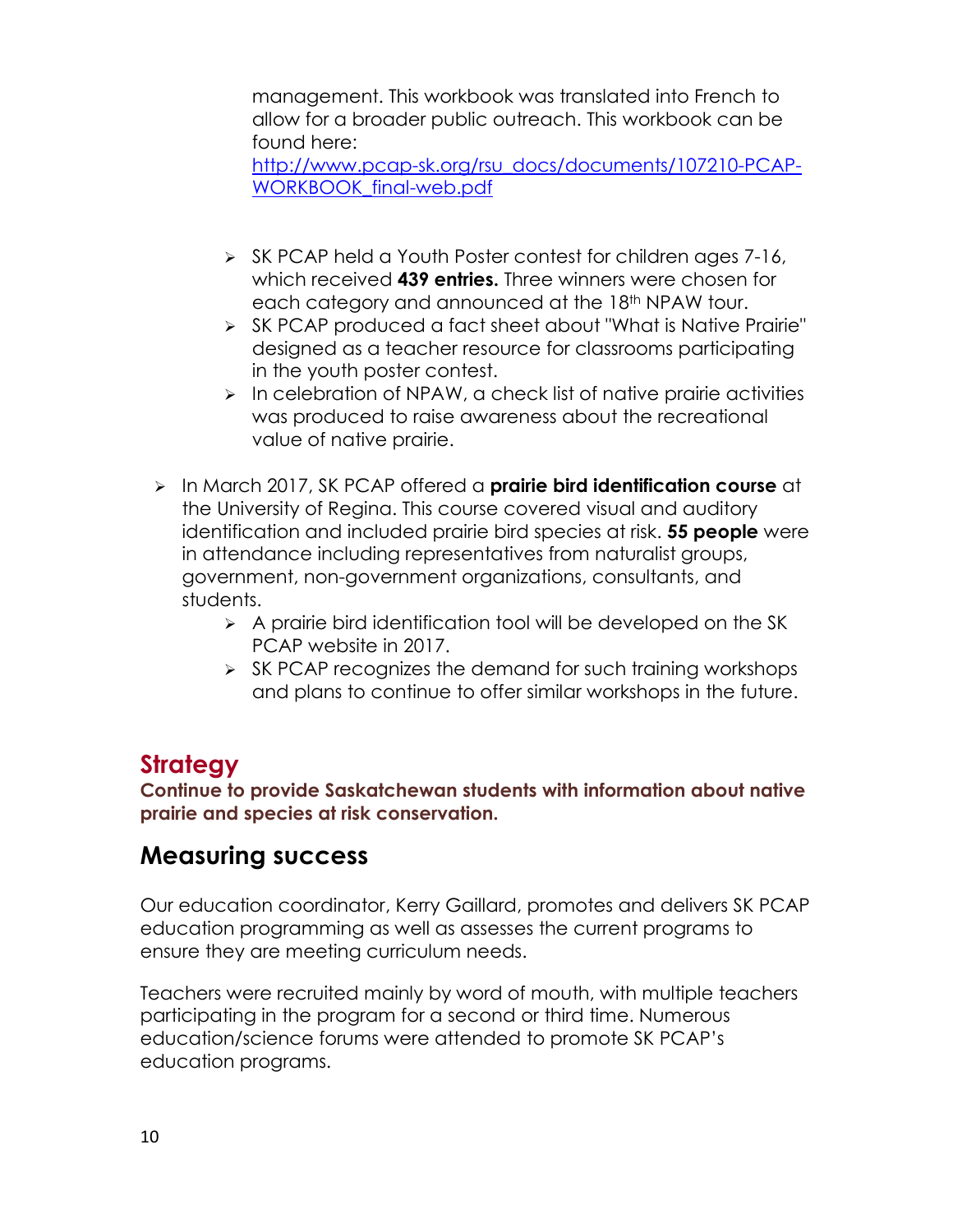- Delivered and planned *Adopt a Rancher* Grade 10 curriculumsupported program.
	- In 2016-17, Adopt a Rancher was delivered to **10** schools reaching **219** students and **18** adults.
	- AAR produced **one radio interview** with Goldenwest Radio (estimated reach of 150,000 listeners)
	- **Pre and post-program evaluation surveys are given to all >>** participating students, teachers and ranchers to gauge knowledge uptake and to garner suggestions to make the program more effective. All students evaluations indicated increased knowledge of native prairie grasslands and an improved knowledge of the function of native prairie grasslands. Overwhelmingly, the students indicated an improvement in their attitudes towards the importance of native prairie. Teachers indicated an enthusiasm about the program and its value to the students. All teachers and ranchers indicated that they agreed with the components and delivery of the program and would participate again, stating that students discovered a link between the natural environment and economics.
	- Evaluations also provided constructive feedback about ideas to improve the program. As such, this year a glossary of terms was included in the workbook, links to educational resources were updated, and improvements were made to the style of the post-program evaluations for students.
	- **►** Guides were also translated to French to allow for broader program outreach.
	- The *Adopt a Rancher* program currently has **seven** classes from **five** schools signed up for May/June delivery.
- Delivered *Taking Action for Prairie* programming
	- Unfortunately, Taking Action for Prairie was not offered in 2016-17 due to lack of funding. Funding has since been raised for this program and will be offered in 2017-18.
- > Provided Canadian Western Agribition with Agri-Ed programming at the Family Ag Pavilion with **five** days of class-specific programming and **one** interactive booth display.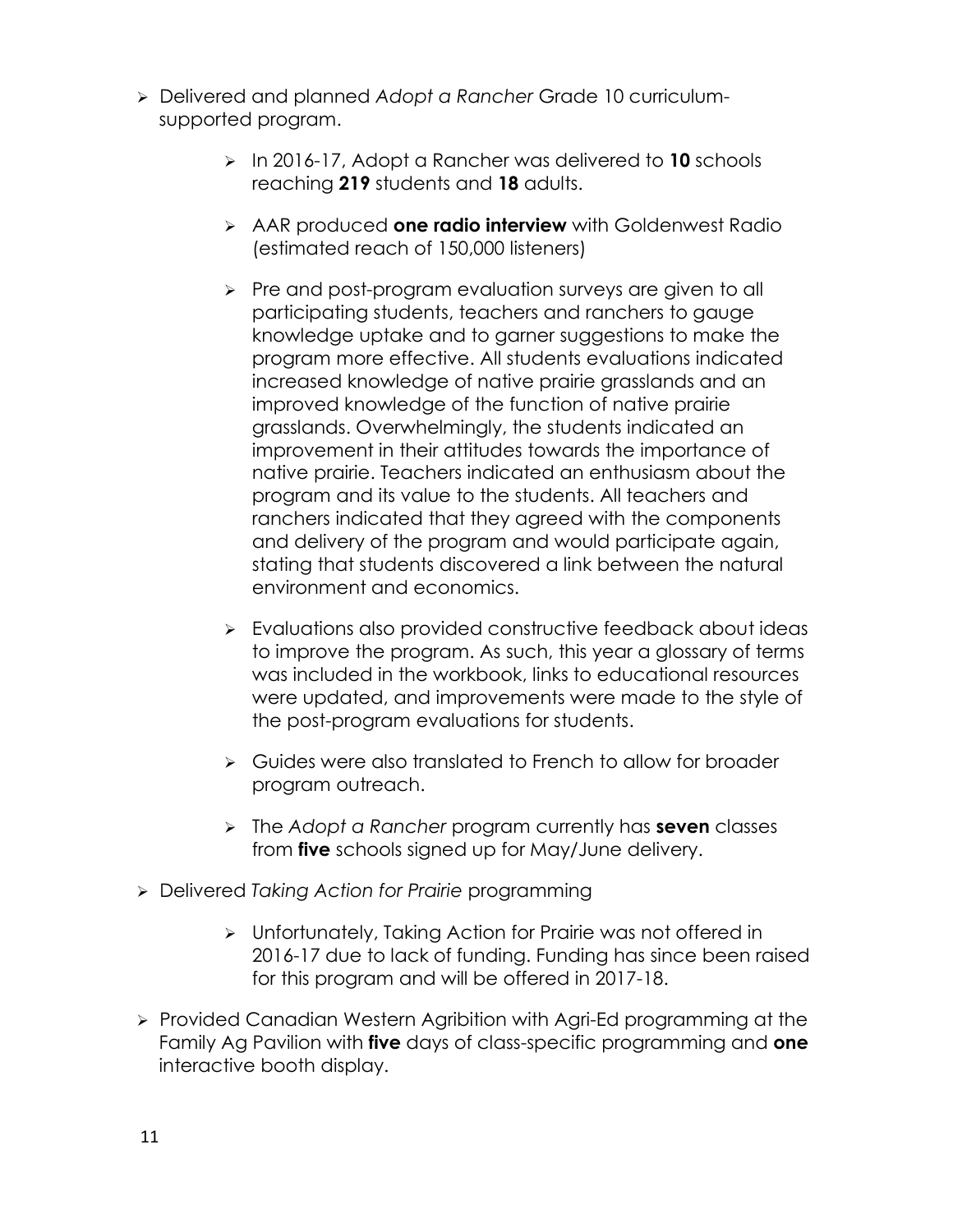- Provided class-specific *Pitch it for Pipits and Plovers*  programming to **32 classes from 16 schools, impacting 592 students and 135 adults.**
- $\triangleright$  Provided an interactive booth display featuring a Species at Risk slideshow with traffic estimated at **8100 registered students,** impacting an additional estimated **5000 members of the public.**
- Participated in **two** external prairie and species at risk conservation education opportunities
	- SK PCAP participated in Saskatoon's **Ag in the City** event in April 2016, sharing information about native prairie and SK PCAP education programs to an audience estimated at **4000 participants.**
	- SK PCAP participated in the **Sciematics** convention in June 2016, showcasing native prairie and species at risk conservation and promoting SK PCAP educational opportunities to an audience of over **200 attendees**.
	- SK PCAP participated in the **Regina Teacher's Convention** in March 2017, showcasing native prairie and species at risk conservation and promoting SK PCAP educational opportunities to an audience of over **1,000 attendees**.

# **Strategy**

**Maintain positive relationships that are inclusive of all Saskatchewan native prairie and species at risk partners, stakeholders, and users.**

- > SK PCAP hosted **three** PCAP Steering Committee meetings.
- **> SK PCAP hosted three PCAP Executive Committee meetings.**
- $\triangleright$  SK PCAP is continuing to look for ways to improve the partnership, including new ways to actively engage partners, such as regular partner presentations at Steering Committee meetings, as well as continually looking for new partners to join the PCAP partnership.
- This year, SK PCAP welcomed the South of the Divide Conservation Action Program Inc. into the Partnership.
- SK PCAP participated in **ten** native prairie stakeholder meetings and workshops, including the Grasslands Transboundary Initiative Workshop,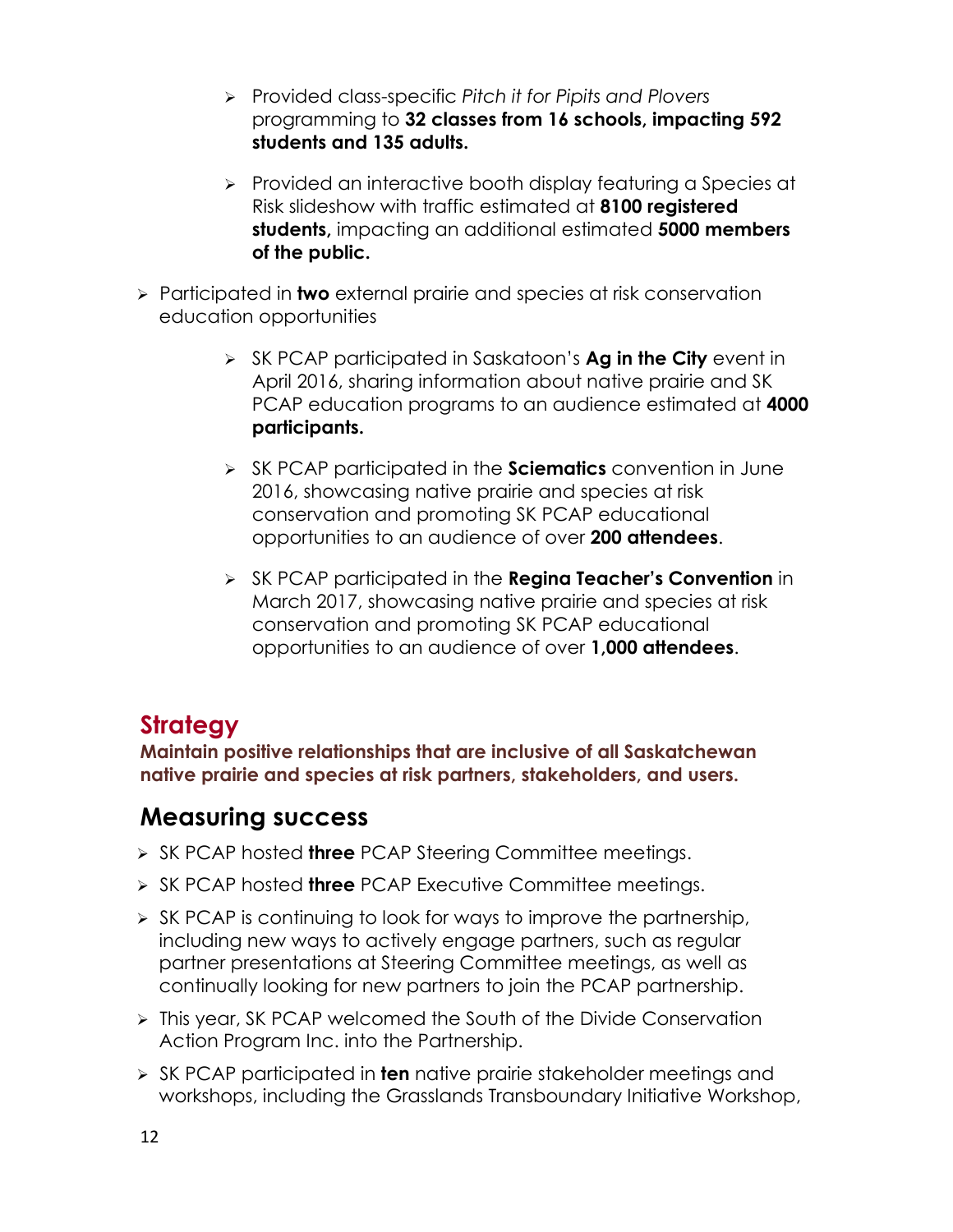the South of the Divide Conservation Action Plan AGM, the Saskatchewan Stock Growers Annual General Meeting, the Saskatchewan Forage Council's semi-annual meetings, the Nature Conservancy of Canada's Cypress Uplands Natural Area Conservation Plan Stakeholder Workshop, two Saskatchewan Forage Network meetings and the International Rangeland Congress. SK PCAP also attended the Saskatchewan Advisory Council on Forage Crop meeting in which PCAP organized three presentations about native rangeland research and conservation efforts. SK PCAP also presented at the 6th Annual Matador Ranch Science and Land Management Symposium where the presentation included the history of PCAP from its formation to the present work being done.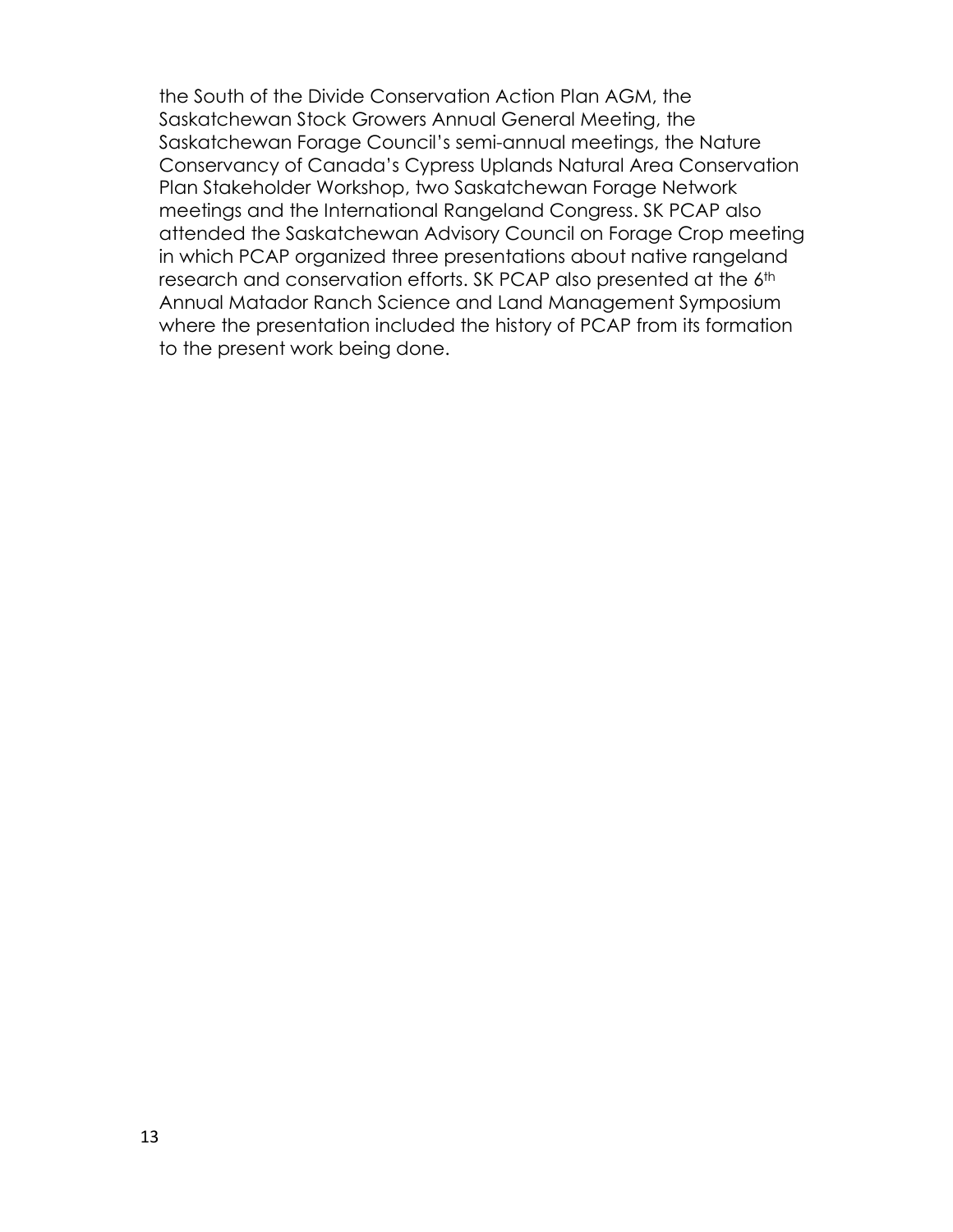# <span id="page-14-0"></span>**2. Responsible Land Use on Native Prairie**

### **Objective** 2014-2018

Guide native prairie land users with balanced, evidence-based information about ecological footprints and best practises to sustain healthy native prairie and species at risk populations while mitigating human impact.

# **Strategy**

**Identify and understand the current types of development and land-uses of native prairie in Saskatchewan, and associated monitoring, management and risk of these developments.**

#### **Measuring success**

 $\triangleright$  This strategy will continue to be reviewed in the future.

# **Strategy**

**Engage and interact with key policy makers, stakeholders and the public about the value of native prairie in Saskatchewan.** 

- Hosted the *5th Native Prairie Restoration and Reclamation Workshop (NPRRW): "Reclaiming Spaces, Restoring Species."* Information was presented to **237** stakeholders/interest groups related to native prairie and Species at Risk conservation. Themes included; range health and soil remediation, restoration of wildlife and plant species at risk, and the power of partnerships.
	- **Three case studies** were provided regarding riparian area restoration, invasive species management in an urban area, and accounting for plant species at risk in mine reclamation.
	- **16 tradeshow booths** representing native seed providers, land conservation groups, nature groups, consulting companies and government agencies were in attendance.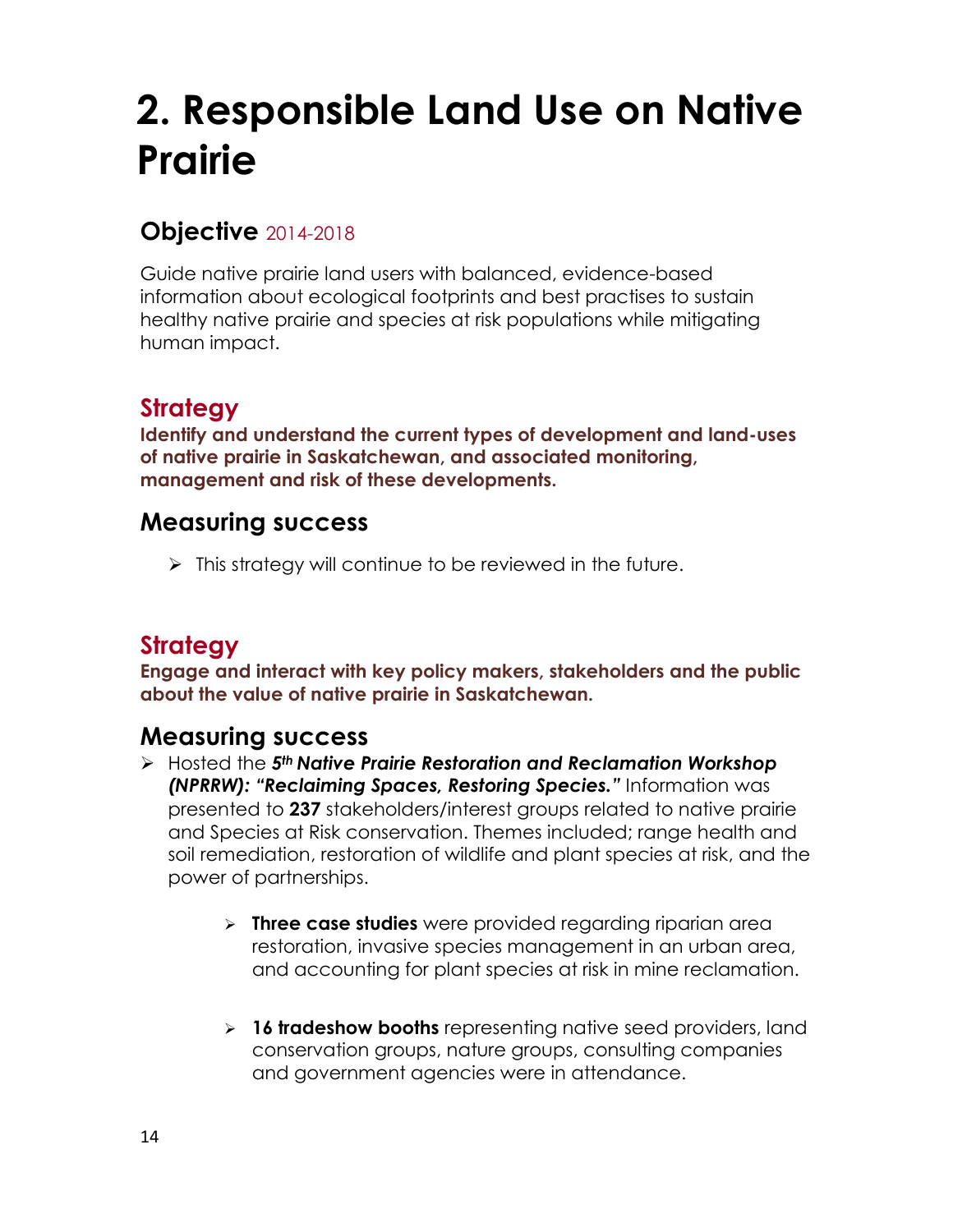- **16 poster presentations** were present including projects about invasive species management, prescribed burning, seed mixtures, restoration of industrial development on native prairie, and species at risk conservation.
- Distributed **two new awards** the Native Prairie Restoration and Reclamation Award, and the Native Prairie Stewardship Award to highlight the importance of responsible stewardship and the value of native prairie in Saskatchewan.
- Initiated planning of the **6th Native Prairie Restoration and Reclamation Workshop** to be held in Saskatoon in February 2018.
- Provided event participants with **six** formal opportunities to share feedback through an evaluation of PCAP informational events, including NPRRW, Adopt a Rancher, Native Prairie Speaker Series, the NPAW tour with SRM, the bird identification workshop, as well as the species at risk workshops.
- Expressed intent in being on the planning committee for the **12th Prairie Conservation and Endangered Species Conference that will be held in Manitoba in 2019,** ensuring that the planning committee, invited speakers and audience is comprised of a diverse group of stakeholders representing multiple interests.
- $\triangleright$  SK PCAP is planning a tour during NPAW in 2017-18 in which policy makers will be invited. Another legislative reception is also being planned for the upcoming programming year.
- Attended the **Grasslands Transboundary Initiative Workshop** in January in Swift Current with over 30 stakeholder and interest group representatives from Alberta, Saskatchewan and Montana to discuss a collaborative approach to native prairie conservation across borders. SK PCAP continues to be part of the core planning team on this initiative. More information about this initiative can be found online: <http://www.albertapcf.org/grassland-events/transboundary>

# **Strategy**

**Communicate best management practises, planning processes, policies and regulatory requirements for sustainable and responsible land uses of native prairie in Saskatchewan.**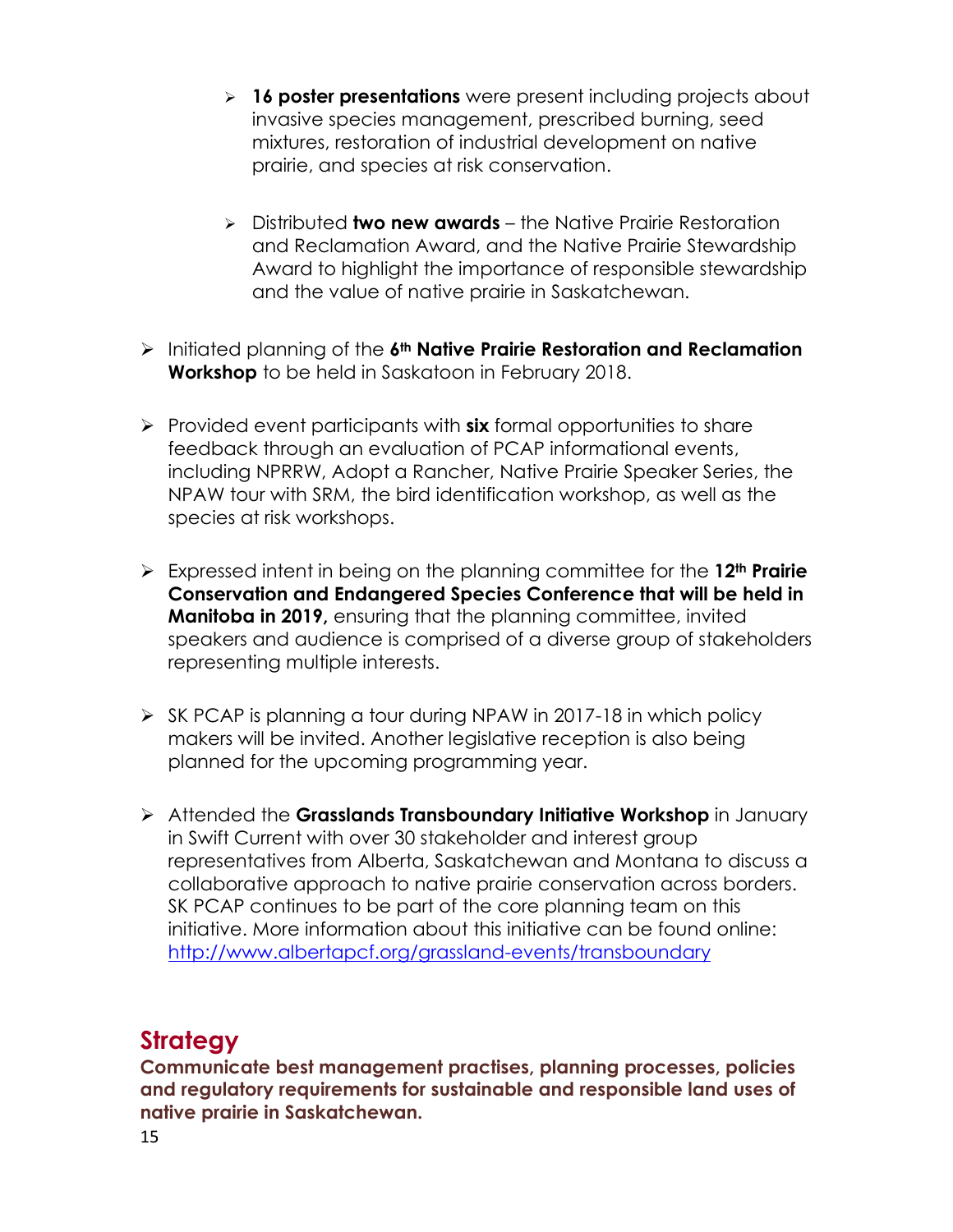- Hosted the *5th Native Prairie Restoration and Reclamation Workshop (NPRRW): "Reclaiming Spaces, Restoring Species."* The workshop included panel discussions, break-out sessions, poster presentations and trade show opportunities. For more details on NPRRW, contact the PCAP Manager for the report.
	- A total of **237** people, representing a variety of sectors, from the western provinces and states participated at the NPRRW conference and heard **35** concurrent presentations, **5** plenary presentations, and viewed **16** posters. These presentations and posters explored best management practices, planning processes, policies and regulatory requirements for sustainable and responsible land uses of native prairie. In addition, workshop participants participated in one of three case studies. Over **70 different organizations and disciplines** came together to learn, engage, share ideas and develop calls to action and collaboration.
	- > The Gull Lake Advance published a media release "Saskatchewan Prairie Restoration and Species at Risk event draws capacity crowd" February 21, 2017 (circulation 6500).
	- $\triangleright$  One online article was produced by INKonline at the University of Regina (approximate reach of 3000 visitors per month).
	- **At least 20** partners and affiliates shared information about the event through their media outlets, including Nature Saskatchewan, Saskatchewan Stock Growers Association, Manitoba Forage and Grassland Association, Native Plant Society of Saskatchewan, Saskatchewan Ministry of Agriculture, Alberta Invasive Species Council, Saskatchewan Forage Council, Saskatchewan Archeological Society, Manitoba Institute of Agrologists, and the Saskatchewan Eco-Network (estimated total reach of 200,000).
- ▶ Hosted a Native Prairie Speaker Series on February 27 to an audience of **92 people**, sharing information on the online mapping program HABISask to connect citizen scientists, researchers and land managers to help consolidate new and existing species and habitat data.
- Hosted a Native Prairie Speaker Series on January 23 to an audience of **93 people**, sharing information about current Saskatchewan Ministry of Environment land cover and habitat monitoring initiatives.
- Hosted an in-person Native Prairie Speaker Series presentation in Val Marie on October 26 to an audience of **33 people**, sharing information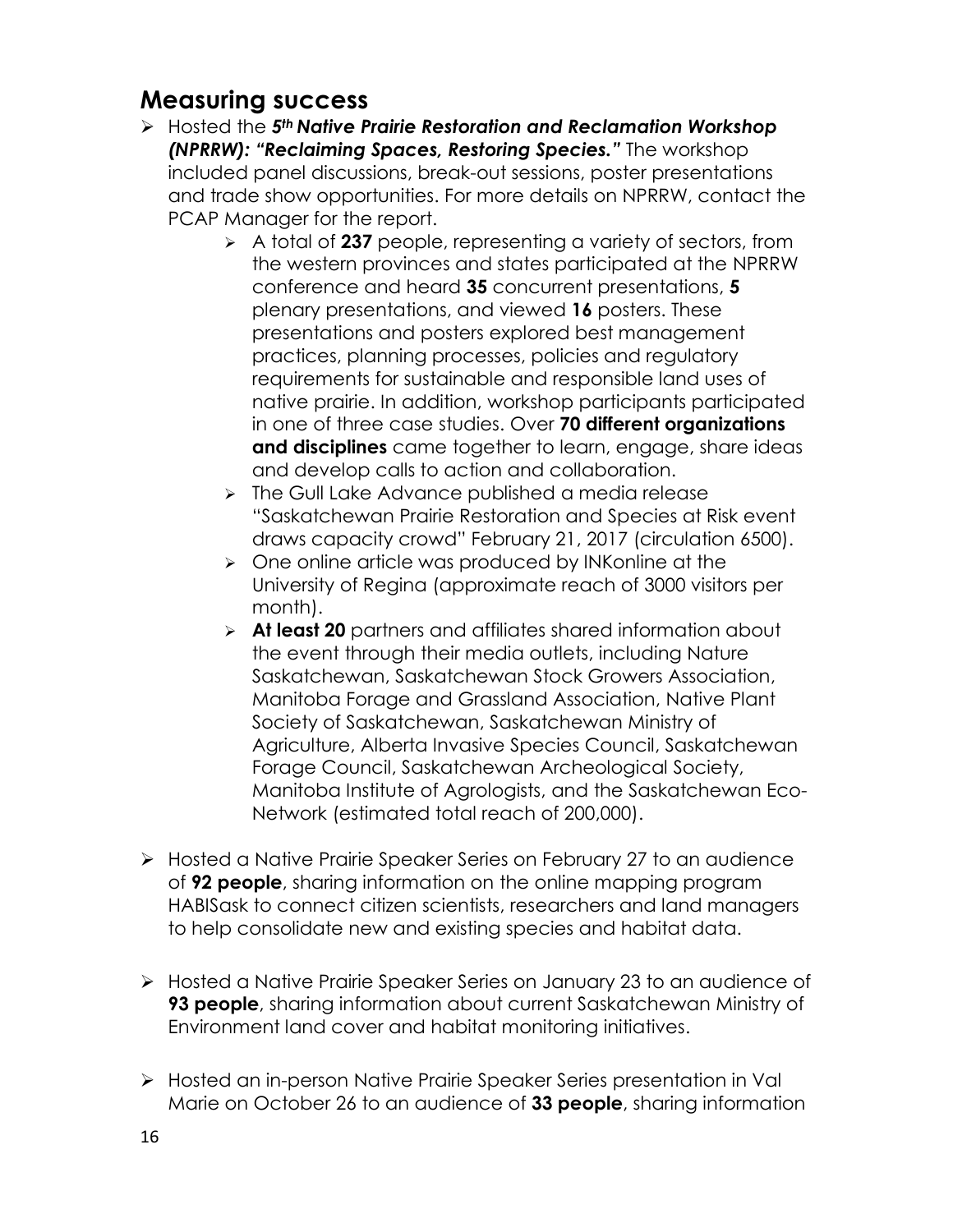on multiple species management with regards to cattle grazing and songbird abundance.

 One presentation at NPRRW 2017 focused on a site-specific **Species at Risk Decision Support Tool** being developed by Agriculture and Agri-Food Canada.

#### **Strategy**

**Support Ecosystem Goods and Services (EGS) research and knowledge transfer of values and benefits derived from native prairie in Saskatchewan and other jurisdictions.** 

- SK PCAP planned a **rangeland research update** as part of the Saskatchewan Advisory Council on Forage Crops that took place in November 2016. Presentations about the International Drought Experiment, the Beef and Biodiversity project, and native plant genetic resource research were presented to an audience of approximately **40 representatives** from government, industry, academic institutions, and ENGO's.
- **Two presentations** at NPRRW 2017 discussed the importance of native pollinators on the prairie landscape.
- SK PCAP hosted Ecological Goods & Services Week "**Prairie's Got the Goods!"** on March 12<sup>th</sup> – 18<sup>th</sup>.
	- $\geq$  10 webinars, two in-person presentations and one radio podcast were organized to highlight the wide range of ecological goods & services that native prairie provides. Topics included carbon storage, wetlands, biodiversity, beef production, and pollination.
	- $\triangleright$  There were 638 people registered for webinars and 31 people present at in-person presentations.
	- A podcast featuring five guest speakers about Ecological Goods & Services were featured on an episode of The Prairie Naturalist, a live bi-weekly radio show on CJTR 91.3 FM in Regina (estimated audience of 5000 people).
	- A social media campaign took place on SK PCAP's Facebook, Twitter and Instagram accounts. Facts and resources were shared multiple times a day on social media.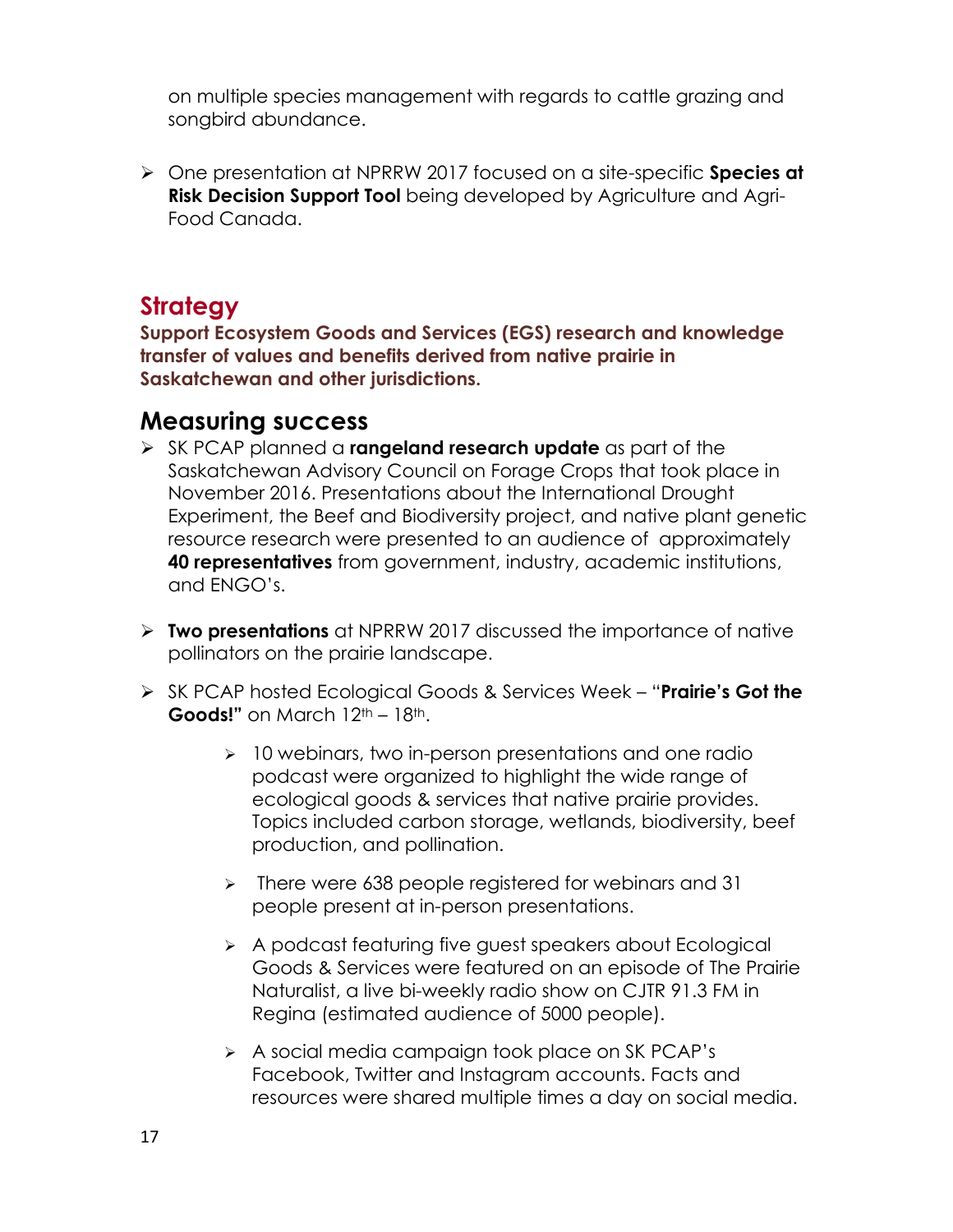Ecological Goods & Services Week social media campaign resulted in 23,200 impressions, 160 retweets, 87 link clicks and 190 'likes' on Twitter. On Facebook, the page grew by 63 'likes' and had a total reach of over 59,000 people.

- > An Ecological Goods & Services webpage was created on the SK PCAP website to provide links to all of the presentations and to serve as a hub for information about Ecological Goods and Services.
- SK PCAP aims to organize this week on an annual basis in order to continue to educate the public and share research about the goods and services that native prairie provides.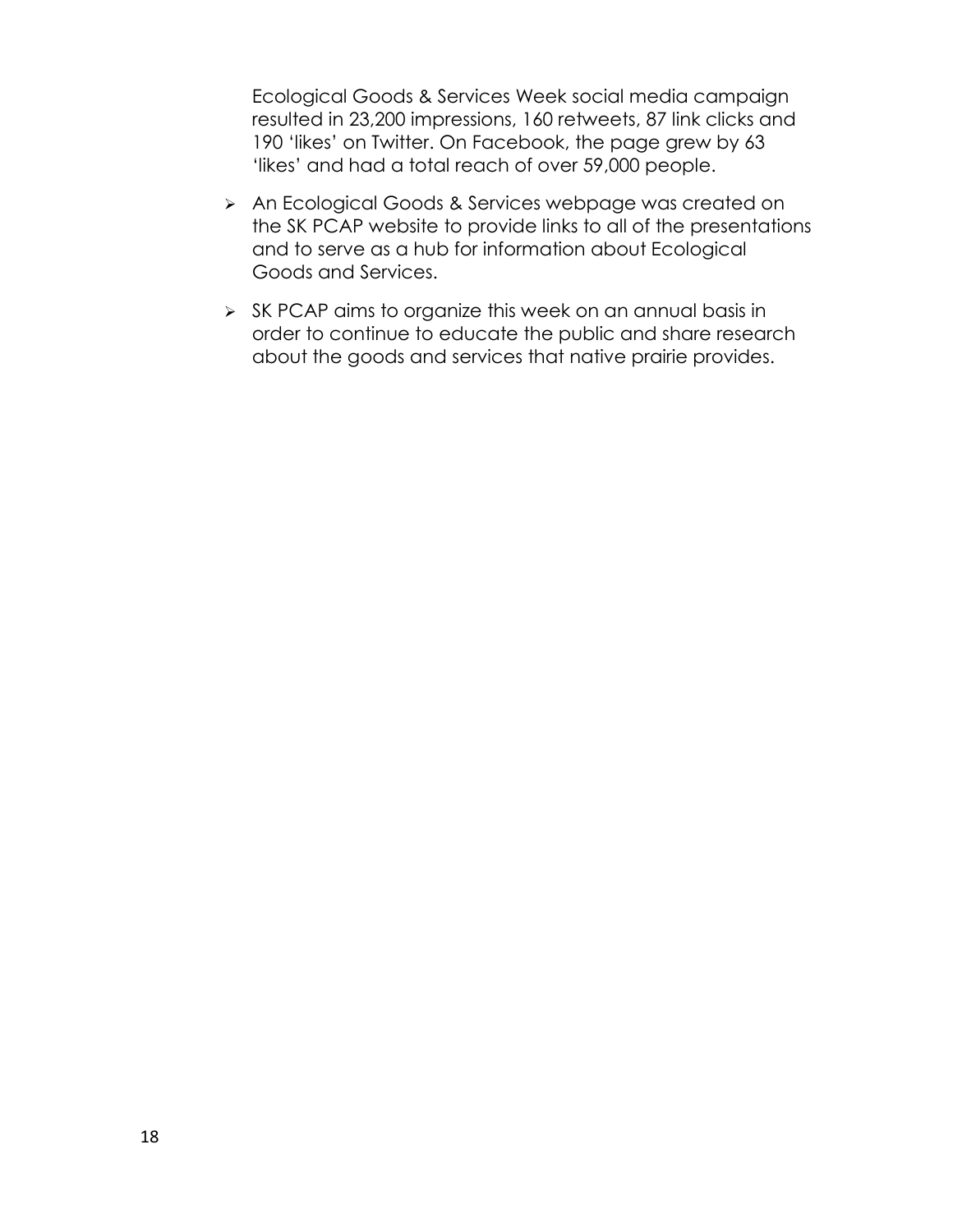# <span id="page-19-0"></span>**3. Native Prairie Ecosystem Management**

### **Objective** 2014-2018

Promote the importance of land management knowledge and adoption of practices that have a positive impact on biodiversity, species at risk, and prairie ecosystem health.

### **Strategies**

**Increase knowledge among native prairie land managers regarding the function of grazing management and the relationship between healthy prairie ecosystems and economic returns.** 

**Promote access to balanced, evidence-based information and decisionmaking tools for native prairie land owners and managers through regular communication channels including newsletters and the website.** 

- In November 2016, SK PCAP hosted two **species at risk workshops**; one for **Piping Plover** and one for **Burrowing Owl**. These workshops were designed to summarize and update species management strategies and research for stakeholders involved in their conservation.
	- **19** stakeholders participated in the Piping Plover workshop and **27** stakeholders participated in the Burrowing Owl workshop.
	- A workbook outlining habitat requirements and habitat targets was developed by workshop participants and species experts. An **Environmental Benefits Index** was developed for each species that will aid stakeholders in evaluating the suitability of a given piece of land for each species.
	- $\triangleright$  SK PCAP aims to continue to develop species at risk workbooks in coming years.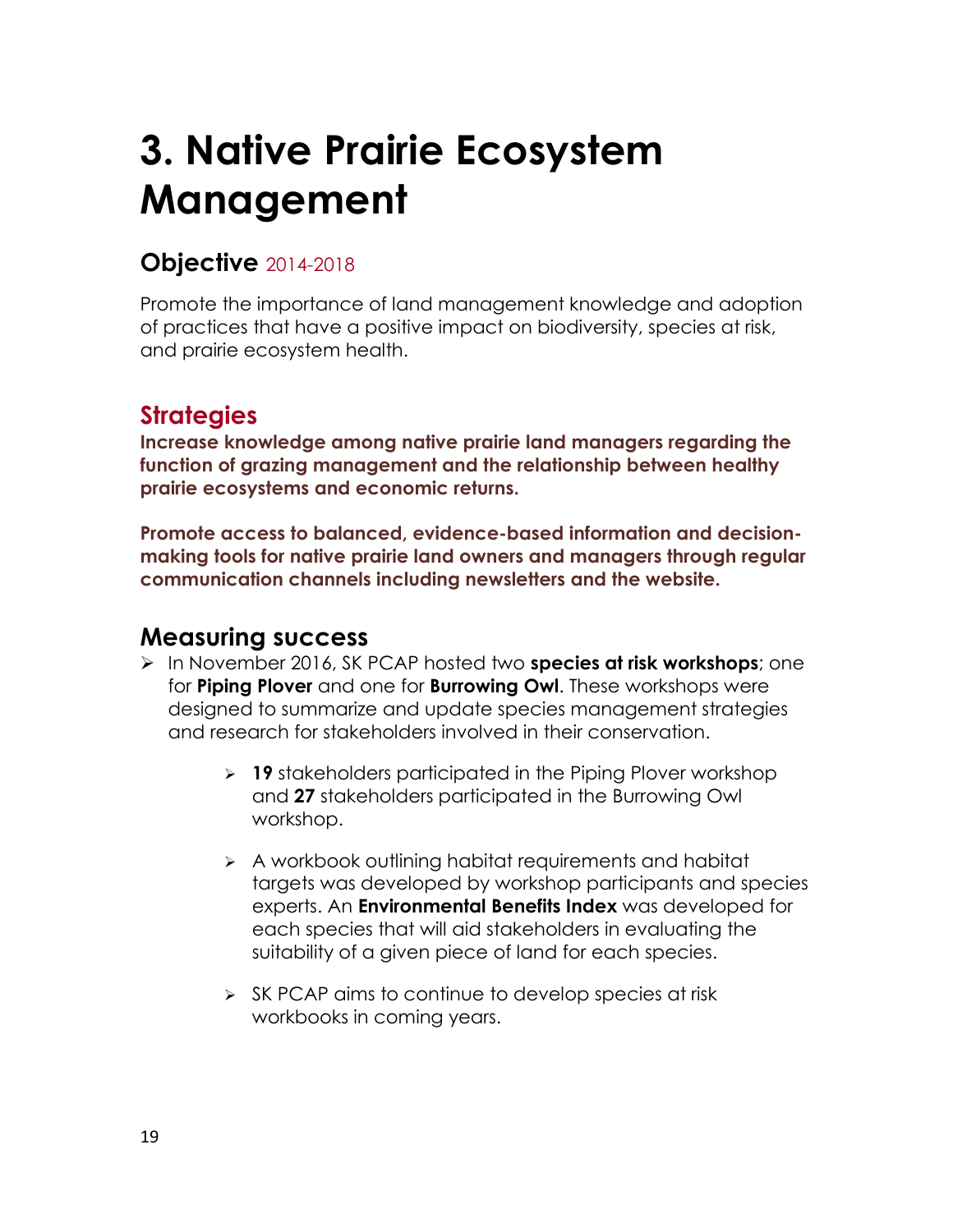- Hosted **11** speaker series highlighting conservation of prairie species (including species at risk and rare species) in a variety of land-use settings, including rangeland and industrial activity.
- SK PCAP hosted Ecological Goods & Services Week "**Prairie's Got the Goods!"** on March 12<sup>th</sup> – 18<sup>th</sup>. Through 10 webinars, two in-person presentations and one radio podcast, the relationship between healthy prairie ecosystems and economic returns was
	- > There were 637 people registered for webinars and 31 people present at in-person presentations. The Ecological Goods & Services Week social media campaign resulted in 23,200 impressions, 160 retweets, 87 link clicks and 190 'likes' on Twitter. On Facebook, the page grew by 63 'likes' and had a total reach of over 59,000 people.
	- An **EG&S webpage** was also created on the SK PCAP website to serve as a resource hub for land managers for years to come.
- Participated in and engaged with prairie land managers at **three**  producer or land-user events, including the Saskatchewan Stock Growers Annual General Meeting, the Saskatchewan Beef Industry Conference, and the Saskatchewan Forage Council biannual meetings.
- Shared **six** articles in the *Beef Business* magazine, designed to share information and awareness about prairie and species at risk conservation as it relates to producers.
- Shared at least **three** articles related to ranchers and rare species, including rare plants and species at risk in SK PCAP's monthly enewsletter.

### **Strategy**

**Among stakeholders, increase knowledge and use of current and proposed data collection and monitoring methods and facilitate entry of data into applicable databases (range health, invasive species occurrences, and species at risk occurrences).** 

#### **Measuring success**

 $\triangleright$  Through the 2017 NPRRW, participants were afforded the opportunity to learn about many new initiatives, databases, programs and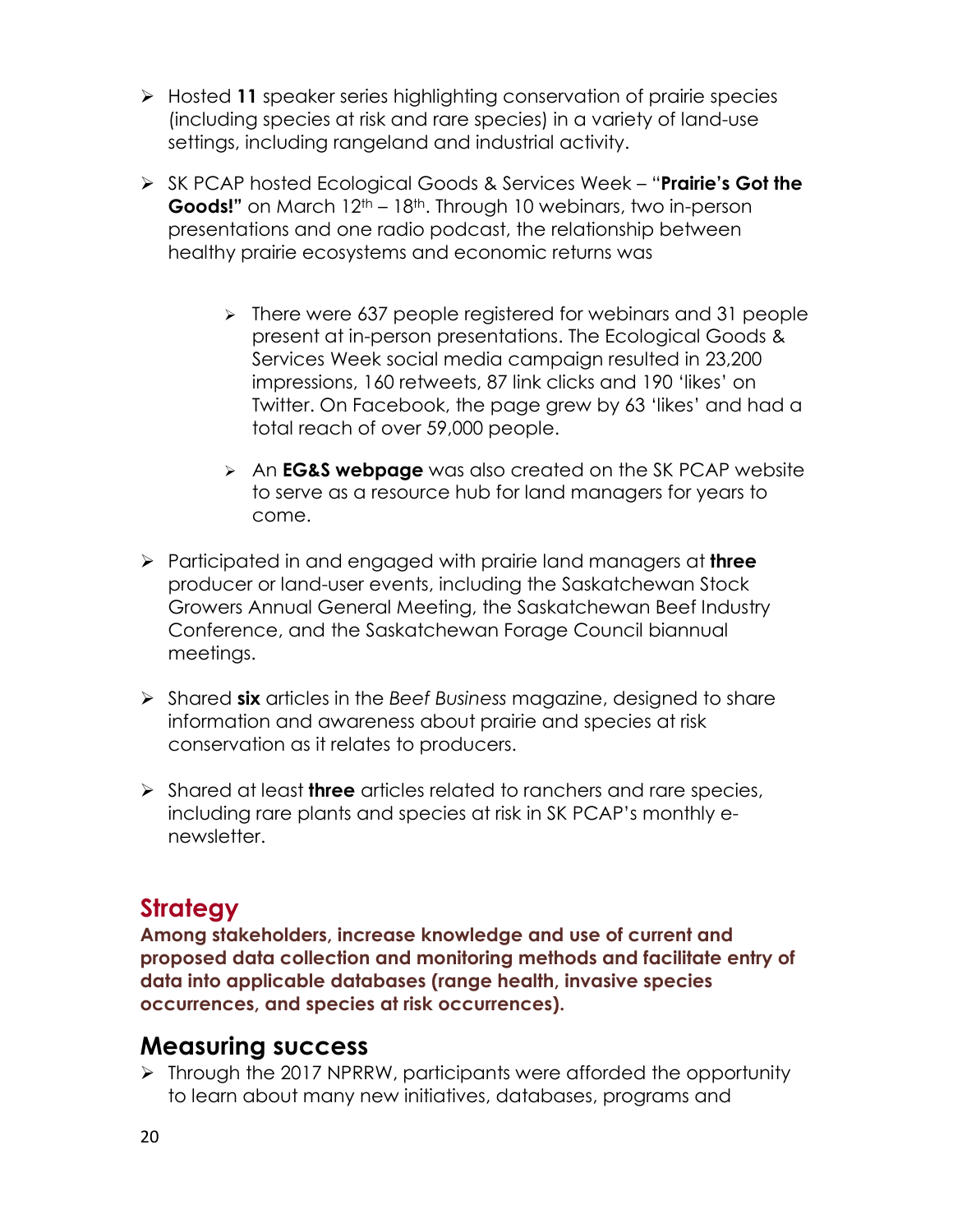concepts through the plenary speakers, oral presentations, poster and trade show presentations.

- Through 2017 NPRRW, **13 oral presentations** and **11 poster presentations** were focused on range health, invasive species occurrences and species at risk occurrences.
- > Hosted a Native Prairie Speaker Series on February 27 to an audience of **92** people, sharing information on the online mapping program **HABISask** to connect citizen scientists, researchers and land managers to help consolidate new and existing species and habitat data.
- Hosted a Native Prairie Speaker Series on January 23 to an audience of **93** people, sharing information on about current Saskatchewan Ministry of Environment **land cover and habitat monitoring initiatives**.
- ▶ SK PCAP facilitated a Steering Committee discussion in September 2016, whereby partners shared information related to their own species at risk conservation programs, monitoring, activities and initiatives, increasing comprehension of overall SK PCAP partnership efforts towards species at risk conservation.
- $\triangleright$  SK PCAP plans to create a webpage on our website to serve as a hub with links to data collection and monitoring methods to facilitate the entry of data into the applicable databases.

#### **Strategy**

**Identify best practices to sustain resilient native prairie ecosystems that are able to support multiple species at risk, minimize threats of invasive species, maintain biodiversity, and withstand extreme weather events (such as droughts or floods).** 

- <span id="page-21-0"></span> In November 2016, SK PCAP hosted two **species at risk workshops**; one for **Piping Plover** and one for **Burrowing Owl**. These workshops were designed help sustain landscapes that are able to support multiple species at risk and maintain biodiversity.
	- **19** stakeholders participated in the Piping Plover workshop and **27** stakeholders participated in the Burrowing Owl workshop.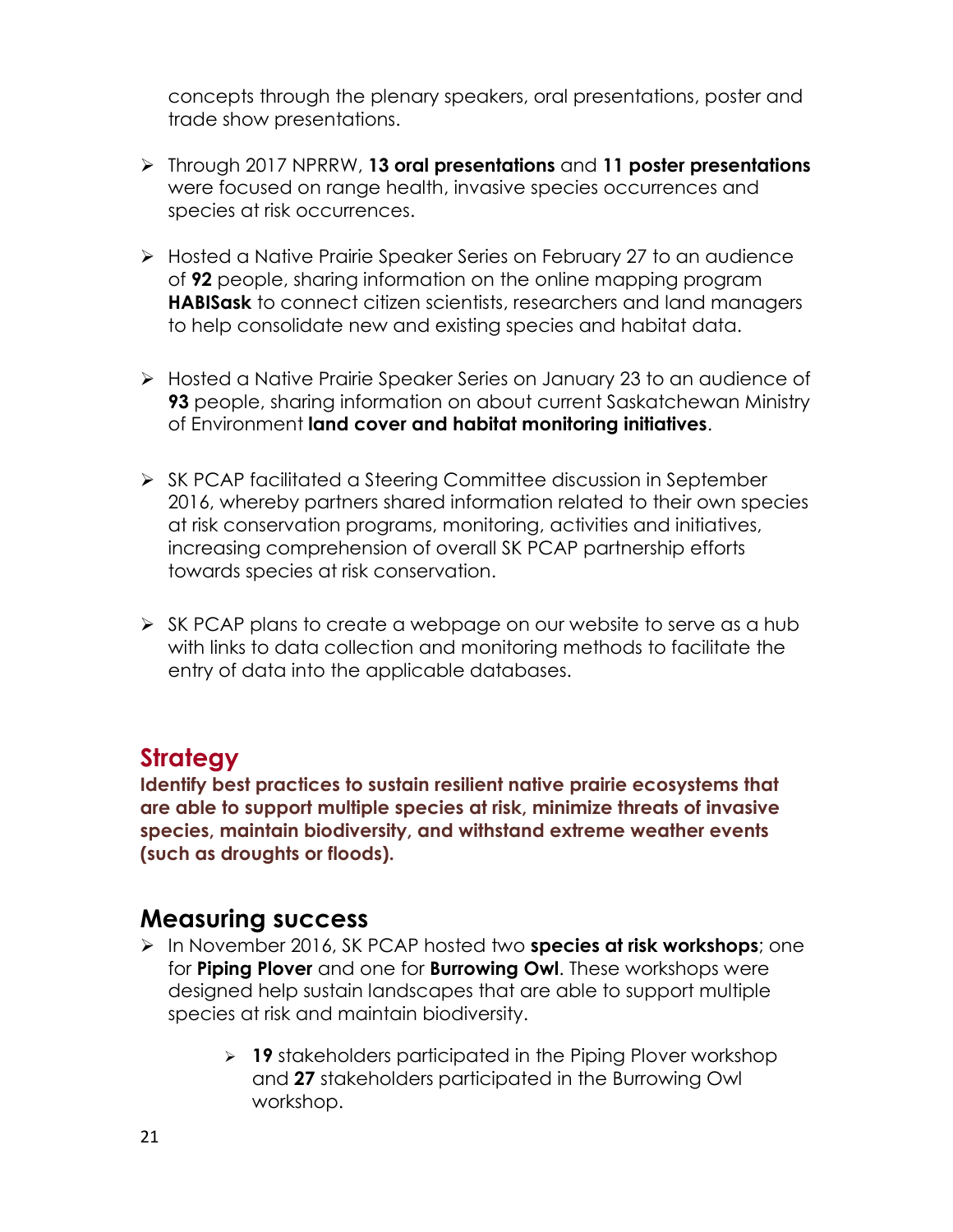- An **Environmental Benefits Index** was developed for each species that will aid stakeholders in evaluating the suitability of a given piece of land for each species. Targets include considerations for multiple species at risk.
- $\triangleright$  We are currently waiting for the experts to review the documents before they can be distributed.
- $\triangleright$  SK PCAP plans to host themed weeks (similar to Ecological Goods and Services Week) and day-long workshops to promote minimizing the threat of invasive species and supporting practices that allow native prairie to withstand extreme weather events.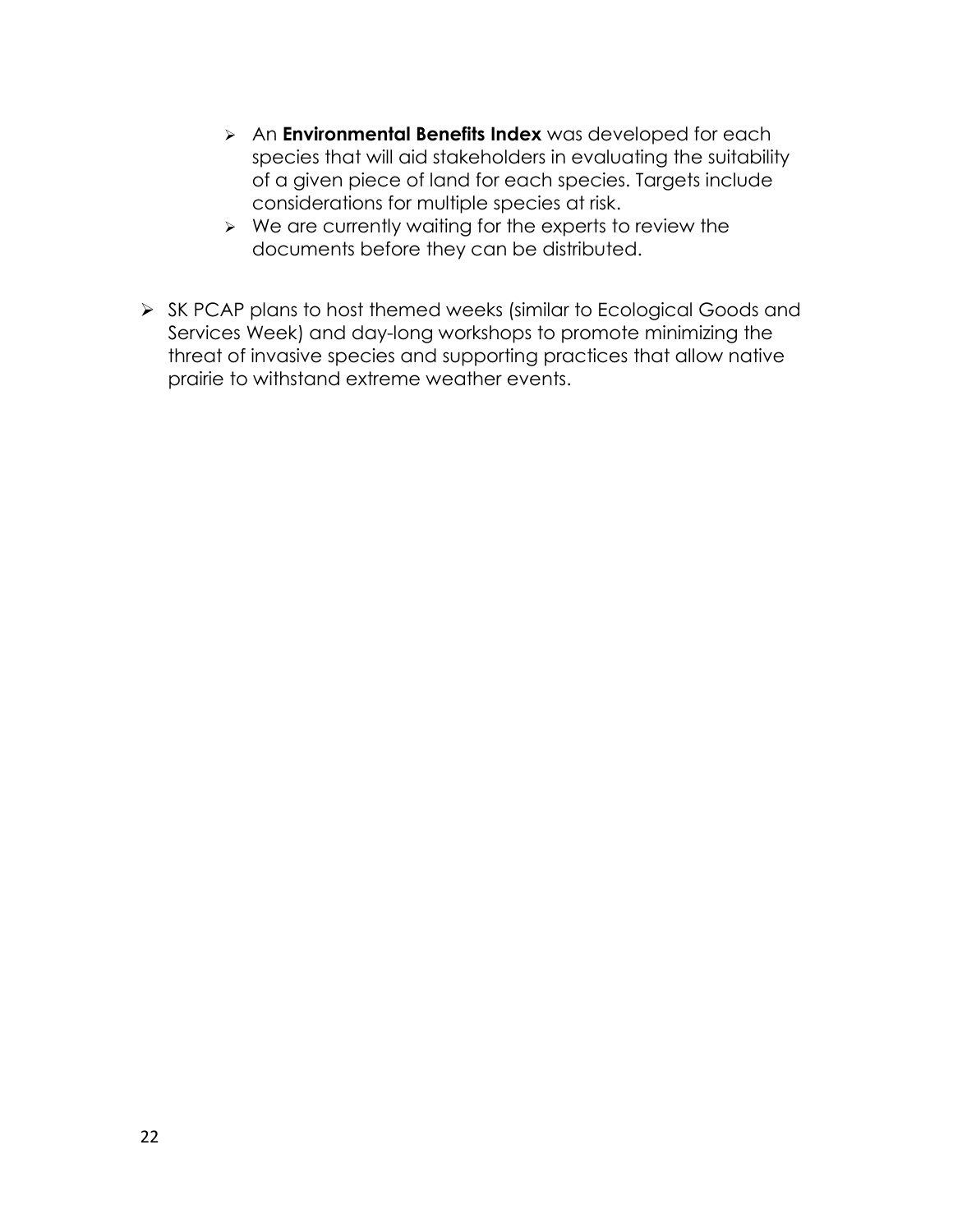# <span id="page-23-0"></span>**Appendix 1: 2016-17 SK PCAP Partnership**

Agriculture & Agri-Food Canada – Science and Technology Branch Canadian Parks and Wilderness Society Ducks Unlimited Canada Environment Canada – Canadian Wildlife Service Ministry of Agriculture (SK) Ministry of Environment (SK) Ministry of Parks, Culture and Sport (SK) – Royal Saskatchewan Museum Ministry of the Economy (SK) Native Plant Society of Saskatchewan Inc. Nature Conservancy of Canada Nature Saskatchewan Parks Canada – Grasslands National Park Prairie Wind & Silver Sage – Friends of the Grasslands Redberry Lake Biosphere Reserve Association Inc. Saskatchewan Association of Rural Municipalities Saskatchewan Burrowing Owl Interpretative Centre Saskatchewan Environmental Society Saskatchewan Forage Council Saskatchewan Research Council Saskatchewan Stock Growers Association Saskatchewan Wildlife Federation SaskOutdoors SaskPower Society for Range Management – Prairie Parkland Chapter South of the Divide Conservation Action Program Inc. University of Regina – Prairie Adaptation Research Collaborative University of Saskatchewan – College of Agriculture and Bioresources Water Security Agency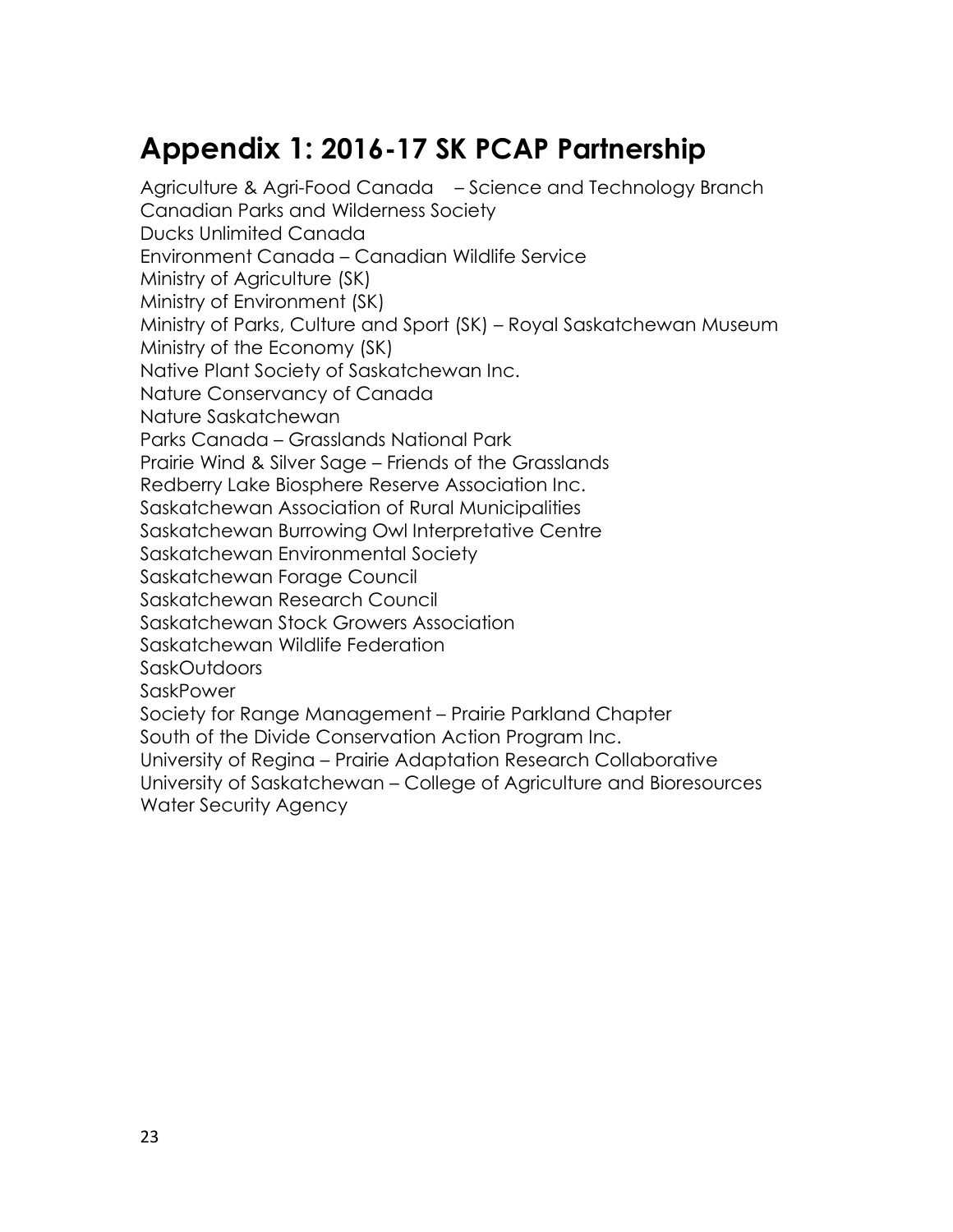# <span id="page-24-1"></span><span id="page-24-0"></span>**Appendix 2: 2016-17 Financial & In-Kind Support**

#### **SK PCAP gratefully acknowledges financial support in 2016-2017 from:**

Affinity Credit Union, Crescent Point Energy Corp., Ducks Unlimited Canada, Enbridge Pipelines Inc., Faculty of Science – University of Regina, Husky Energy, Parks Canada – Grasslands National Park, Saskatchewan Cattlemen's Association ― Saskatchewan Beef Industry Development Fund, Saskatchewan Ministry of Agriculture, Saskatchewan Ministry of Agriculture – Agriculture Awareness Initiative Fund, Saskatchewan Ministry of Environment - Fish and Wildlife Development Fund, Saskatchewan Indian Gaming Authority, SaskPower, SaskTel, SaskWater, Simply Agriculture Solutions Inc., The Mosaic Company, Trace Associates Inc., TransCanada Pipelines Limited, University of Saskatchewan - College of Agriculture and Bioresources, Water Security Agency of Saskatchewan, Westmoreland Coal Company - Poplar River Mine, This project was undertaken with the financial support of the Government of Canada through the federal Department of the Environment. Ce projet a été réalisé avec l'appui financier du gouvernement du Canada agissant par l'entremise du ministère fédéral de l'Environnement.

#### **SK PCAP gratefully acknowledges in-kind support in 2016-17 from:**

Agriculture and Agri-Food Canada - Science and Technology Branch, Agriculture in the Classroom, Agriculture More than Ever, Alberta Beef Producers, Alberta Conservation Association, ALUS Canada, American Meadows, Blazing Star Wildflower Seed Company, Branimir Gjetvaj Photography, British Columbia Ministry of Environment, Cabela's, Calgary Zoo, Cameco Corporation, Canadian Parks & Wilderness Association, Canada North Environmental Services, Canadian Western Agribition, Cypress Hills Destination Area, Cypress Park Resort Inn Ltd., Dad's Organic Market Regina, Ducks Unlimited Canada, Eco-Adventures 306 Collective Environment and Climate Change Canada, , Environment Club - Environmental Sciences - Lakeland College, Eileen Herman, Farm Credit Canada, Friends of the Royal Saskatchewan Museum, Friends of Wascana Marsh, Geoff Holroyd, Grant Ranch, Great Basin Native Plant Project, Great Canadian Oil Change, Hillberg & Berk, Jared Clark, The Prairie Naturalist, Jim Elliott, Johane Janelle, Kicking Horse Coffee, K+S Potash Canada Legacy Project, Lonesome Dove Ranch, Manitou Springs Resort & Mineral Spaw, Meewasin Valley Authority, Moose Jaw Tourism and Trolley Company, Mooseworld Inc., Mountain Equipment Co-op, Native Plant Society of Saskatchewan, Nature Conservancy of Canada, Nature Saskatchewan, Outdoor Photography Magazine, Outter Limits, Parks Canada – Grasslands National Park, Parks Canada – Prince Albert National Park, Prairie Habitat Inc., Prairie Habitat Joint Venture, Prairie